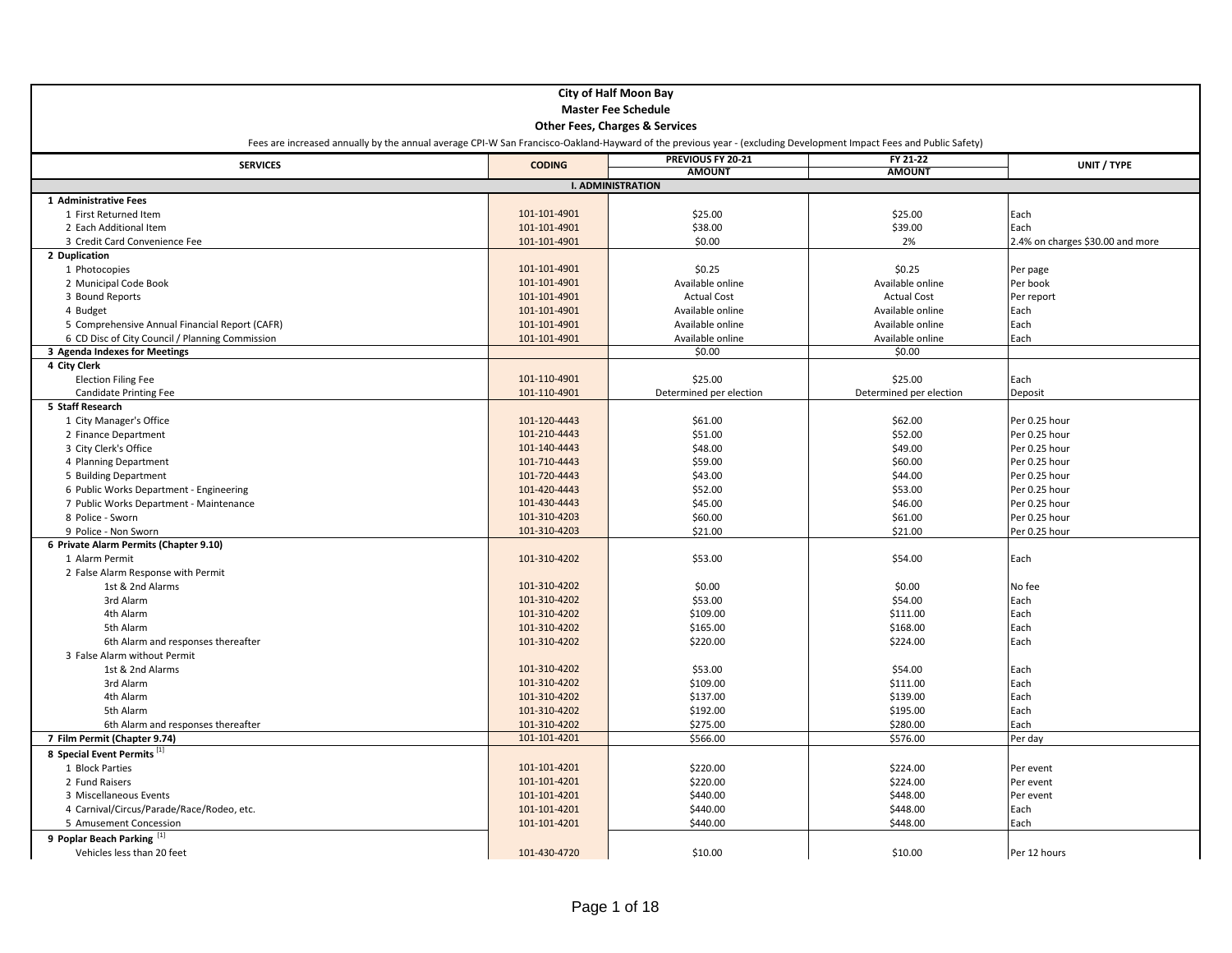|                                                                                                                                                                    | <b>City of Half Moon Bay</b> |                                           |                                           |                                            |  |
|--------------------------------------------------------------------------------------------------------------------------------------------------------------------|------------------------------|-------------------------------------------|-------------------------------------------|--------------------------------------------|--|
| <b>Master Fee Schedule</b>                                                                                                                                         |                              |                                           |                                           |                                            |  |
|                                                                                                                                                                    |                              |                                           |                                           |                                            |  |
|                                                                                                                                                                    |                              | <b>Other Fees, Charges &amp; Services</b> |                                           |                                            |  |
| Fees are increased annually by the annual average CPI-W San Francisco-Oakland-Hayward of the previous year - (excluding Development Impact Fees and Public Safety) |                              |                                           |                                           |                                            |  |
| <b>SERVICES</b>                                                                                                                                                    | <b>CODING</b>                | PREVIOUS FY 20-21                         | FY 21-22                                  | UNIT / TYPE                                |  |
|                                                                                                                                                                    |                              | <b>AMOUNT</b>                             | <b>AMOUNT</b>                             |                                            |  |
| Horse trailers and vehicles longer than 20 feet                                                                                                                    | 101-430-4720                 | \$15.00                                   | \$15.00                                   | Per 12 hours                               |  |
| Annual Permit - Half Moon Bay Residents only                                                                                                                       | 101-430-4720                 | \$165.00                                  | \$165.00                                  | 12 month permit                            |  |
| Nine-month Permit - Half Moon Bay Residents only                                                                                                                   | 101-430-4720                 | \$90.00                                   | \$90.00                                   | 9-month (September through May)            |  |
| 10 BID Administration for City Hotels                                                                                                                              | 101-210-4443                 | \$165.00                                  | \$165.00                                  | Per month (10 Hotels @\$200ea/yr / 12 mos) |  |
| 11 Street Closure                                                                                                                                                  | <b>Expense Code</b>          | Actual cost                               | Actual cost                               |                                            |  |
| 12 Professional Dog Walker permit                                                                                                                                  |                              | \$200.00                                  | \$200.00                                  | Annual                                     |  |
| 13 Personal Dog Walker permit (3-6 dogs)                                                                                                                           |                              | <b>TBD</b>                                | TBD                                       | Annual                                     |  |
|                                                                                                                                                                    |                              | II. BUILDING <sup>[2][3]</sup>            |                                           |                                            |  |
| <b>0 Building Hourly Rates</b>                                                                                                                                     |                              | \$178.00                                  | \$181.00                                  | Per hour                                   |  |
| Inspections outside of normal business hours, per hour                                                                                                             | 101-720-4422                 | 1.5 x hourly rate                         | 1.5 x hourly rate                         | Per hour                                   |  |
| Inspection on Sundays and Holidays, per hour                                                                                                                       | 101-720-4422                 | 2 x hourly rate                           | 2 x hourly rate                           | Per hour                                   |  |
| Reinspection fees, per hour                                                                                                                                        | 101-720-4422                 | Hourly rate                               | Hourly rate                               | Per hour                                   |  |
| Inspection for which no fee is specifically indicated, per hour                                                                                                    | 101-720-4422                 | Hourly rate                               | Hourly rate                               | Per hour                                   |  |
| 1 Building Permit Fee for Alterations, Additions, and New Construction (based on valuation of                                                                      |                              |                                           |                                           |                                            |  |
| improvement)                                                                                                                                                       |                              |                                           |                                           |                                            |  |
| Valuation (\$)                                                                                                                                                     |                              |                                           |                                           |                                            |  |
| 0 - 500 (Includes basic water heater, furnance replacements and re-roofing with two or fewer                                                                       | 101-720-4422                 | \$178.00                                  | \$181.00                                  | Per hour                                   |  |
| $501 - 2,000$                                                                                                                                                      |                              |                                           |                                           |                                            |  |
| First 500                                                                                                                                                          | 101-720-4422                 | \$232.00                                  | \$236.00                                  | Valuation                                  |  |
| Each Additional 100 or fraction thereof                                                                                                                            | 101-720-4422                 | \$11.00                                   | \$11.00                                   |                                            |  |
| $2.001 - 25.000$                                                                                                                                                   |                              |                                           |                                           |                                            |  |
| First 2,000                                                                                                                                                        | 101-720-4422                 | \$430.00                                  | \$438.00                                  | Valuation                                  |  |
| Each Additional 1,000 or fraction thereof                                                                                                                          | 101-720-4422                 | \$1.00                                    | \$1.00                                    |                                            |  |
| 25,001 - 50,000                                                                                                                                                    |                              |                                           |                                           |                                            |  |
| First 25,000                                                                                                                                                       | 101-720-4422                 | \$484.00                                  | \$493.00                                  | Valuation                                  |  |
| Each Additional 1,000 or fraction thereof                                                                                                                          | 101-720-4422                 | \$5.00                                    | \$5.00                                    |                                            |  |
| 50,001 - 100,000                                                                                                                                                   |                              |                                           |                                           |                                            |  |
| First 50,000                                                                                                                                                       | 101-720-4422                 | \$646.00                                  | \$658.00                                  | Valuation                                  |  |
| Each Additional 1,000 or fraction thereof                                                                                                                          | 101-720-4422                 | \$3.00                                    | \$3.00                                    |                                            |  |
| 100,000 - 500,000                                                                                                                                                  |                              |                                           |                                           |                                            |  |
| First 100,000                                                                                                                                                      | 101-720-4422                 | \$808.00                                  | \$823.00                                  | Valuation                                  |  |
| Each Additional 1,000 or fraction thereof                                                                                                                          | 101-720-4422                 | \$3.00                                    | \$3.00                                    |                                            |  |
| 500,001 - 1,000,000                                                                                                                                                |                              |                                           |                                           |                                            |  |
| First 500,000                                                                                                                                                      | 101-720-4422                 | \$2,161.00                                | \$2,200.00                                | Valuation                                  |  |
| Each Additional 1,000 or fraction thereof                                                                                                                          | 101-720-4422                 | \$5.00                                    | \$5.00                                    |                                            |  |
| 1,000,001 and above                                                                                                                                                |                              |                                           |                                           |                                            |  |
| First 1,000,000                                                                                                                                                    | 101-720-4422                 | \$5,188.00                                | \$5,281.00                                | Valuation                                  |  |
| Each Additional 1,000 or fraction thereof                                                                                                                          | 101-720-4422                 | \$5.40                                    | \$6.00                                    |                                            |  |
| 2 Building Plan Check Fee                                                                                                                                          |                              | 65% of Building Permit Fee                | 65% of Building Permit Fee                |                                            |  |
| Miscellaneous Plan Review                                                                                                                                          |                              | \$178.00                                  | \$181.00                                  | Per hour                                   |  |
| Plan Revision                                                                                                                                                      | 101-720-4422                 | \$178.00                                  | \$181.00                                  | Per hour                                   |  |
| Fee for 4th review onwards-charged on hourly basis                                                                                                                 | 101-720-4422                 | \$178.00                                  | \$181.00                                  | Per hour                                   |  |
|                                                                                                                                                                    |                              | \$2/drawing sheet and \$5.29 flat fee for | \$2/drawing sheet and \$5.59 flat fee for |                                            |  |
| Electronic submittal fee                                                                                                                                           | 101-720-4422                 | supporting documents                      | supporting documents                      | Each                                       |  |
| 3 Miscellaneous Permit                                                                                                                                             |                              |                                           |                                           |                                            |  |
| 1 Demolition                                                                                                                                                       | 101-720-4422                 | \$356.00                                  | \$362.00                                  | Up To 2 hours                              |  |
| 2 Solar                                                                                                                                                            | 101-720-4422                 | \$178.00                                  | \$181.00                                  | Per hour                                   |  |
| Residential                                                                                                                                                        |                              |                                           |                                           |                                            |  |
| 0-15kW                                                                                                                                                             | 101-720-4422                 | \$178.00                                  | \$181.00                                  | Per hour                                   |  |
|                                                                                                                                                                    |                              |                                           |                                           |                                            |  |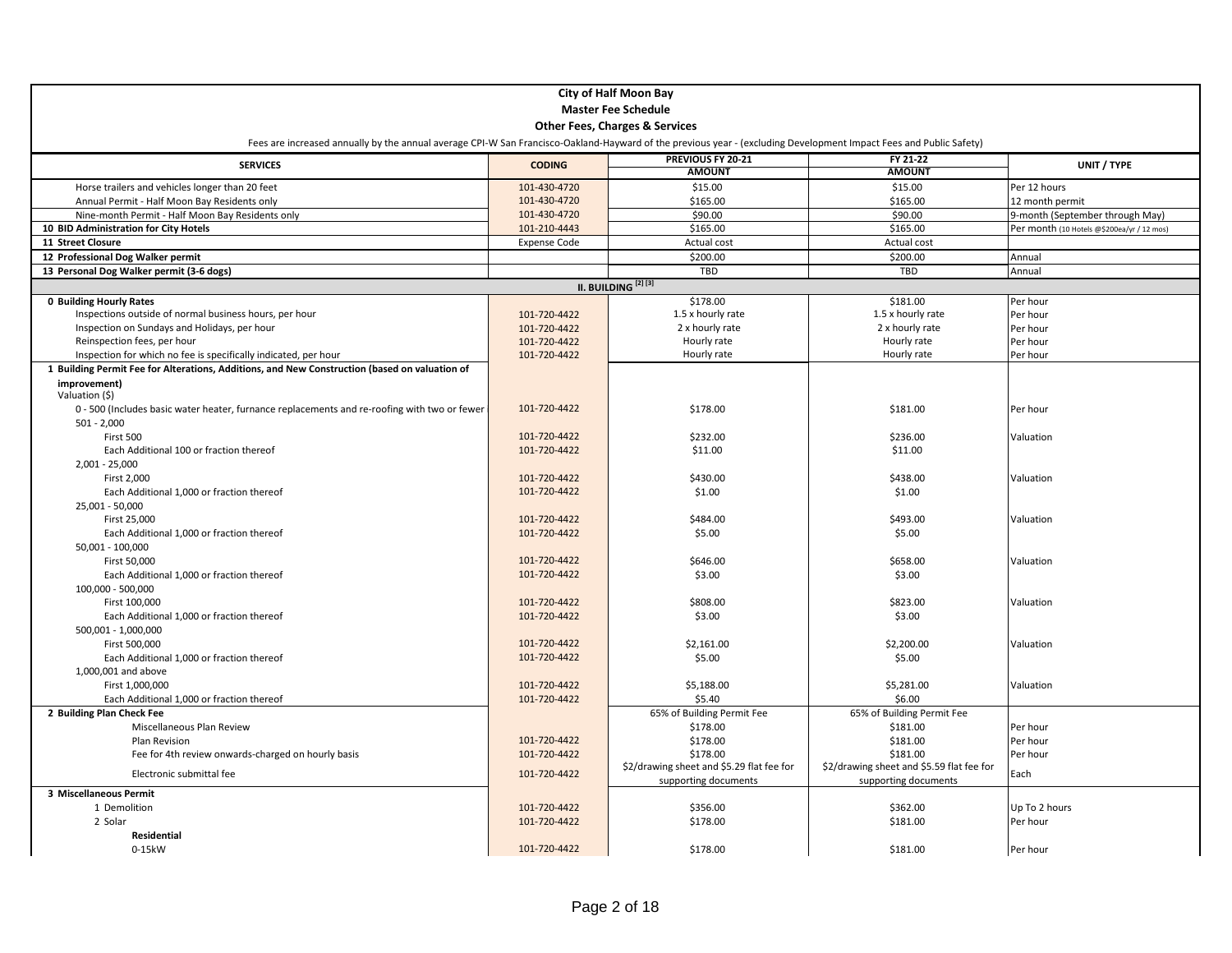|                                                                                                                                                                    |                            | <b>City of Half Moon Bay</b>       |                           |                                          |  |  |
|--------------------------------------------------------------------------------------------------------------------------------------------------------------------|----------------------------|------------------------------------|---------------------------|------------------------------------------|--|--|
|                                                                                                                                                                    | <b>Master Fee Schedule</b> |                                    |                           |                                          |  |  |
| <b>Other Fees, Charges &amp; Services</b>                                                                                                                          |                            |                                    |                           |                                          |  |  |
| Fees are increased annually by the annual average CPI-W San Francisco-Oakland-Hayward of the previous year - (excluding Development Impact Fees and Public Safety) |                            |                                    |                           |                                          |  |  |
| <b>SERVICES</b>                                                                                                                                                    | <b>CODING</b>              | PREVIOUS FY 20-21<br><b>AMOUNT</b> | FY 21-22<br><b>AMOUNT</b> | UNIT / TYPE                              |  |  |
| Above 15kW                                                                                                                                                         |                            |                                    |                           |                                          |  |  |
| First 15kW                                                                                                                                                         | 101-720-4422               | \$178.00                           | \$181.00                  | Per hour                                 |  |  |
| Each Additional kW or fraction thereof                                                                                                                             | 101-720-4422               | \$89.00                            | \$91.00                   | Per 0.5 hour                             |  |  |
| <b>Commercial</b>                                                                                                                                                  |                            |                                    |                           |                                          |  |  |
| 0-50 kW                                                                                                                                                            | 101-720-4422               | \$268.00                           | \$273.00                  | Per 1.5 hour                             |  |  |
| 51-250 kW                                                                                                                                                          |                            |                                    |                           |                                          |  |  |
| First 50kW                                                                                                                                                         | 101-720-4422               | \$268.00                           | \$273.00                  |                                          |  |  |
| Each Additional kW or fraction thereof                                                                                                                             | 101-720-4422               | \$89.00                            | \$91.00                   | Per 0.5 hour                             |  |  |
| Above 205kW                                                                                                                                                        |                            |                                    |                           |                                          |  |  |
| First 50kW                                                                                                                                                         | 101-720-4422               | \$268.00                           | \$273.00                  | Per 1.5 hour                             |  |  |
| Each Additional kW or fraction thereof                                                                                                                             | 101-720-4422               | \$89.00                            | \$91.00                   | Per 0.5 hour                             |  |  |
|                                                                                                                                                                    |                            |                                    |                           |                                          |  |  |
| 3 Permit Fees for Work Without Valid Permit (Bldg, Elec, Mech, Plmb, Encroach, Gradng)                                                                             | 101-720-4422               | 2 X Permit Fee                     | 2 X Permit Fee            | Fine / Penalty                           |  |  |
| 4 Business License Inspection                                                                                                                                      | 101-720-4422               | \$89.00                            | \$91.00                   | Per 0.5 hour                             |  |  |
| 5 Address Assignment                                                                                                                                               |                            | \$178.00                           | \$181.00                  | Per hour                                 |  |  |
| 4 Other Inspections and Fees                                                                                                                                       |                            |                                    |                           |                                          |  |  |
| Pre-Site Inspection                                                                                                                                                | 101-720-4422               | Per building hourly rate           | Per building hourly rate  | Per hour                                 |  |  |
| Re-Inspections                                                                                                                                                     | 101-720-4422               | Per building hourly rate           | Per building hourly rate  | Per hour                                 |  |  |
| Reinspection fees                                                                                                                                                  | 101-720-4422               | Per building hourly rate           | Per building hourly rate  | Per hour                                 |  |  |
| Inspection for which no fee is specifically indicated, per hour                                                                                                    | 101-720-4422               | Per building hourly rate           | Per building hourly rate  | Per hour                                 |  |  |
| Inspections outside of normal business hours, per hour                                                                                                             | 101-720-4422               | Per building hourly rate           | Per building hourly rate  | Per hour                                 |  |  |
| General Plan Fee                                                                                                                                                   | 101-710-4444               | 0.25%                              | 0.25%                     | Valuation                                |  |  |
| 5 Refund (Update Refund Policy)                                                                                                                                    |                            | \$89.00                            | \$91.00                   | Per 0.5 hour                             |  |  |
|                                                                                                                                                                    | 101-720-4422               |                                    |                           | Deposit to be determined by Public Works |  |  |
| 6 Special Structural Inspection Fee                                                                                                                                |                            | \$216.00                           | \$273.00                  | Director at time of application.         |  |  |
|                                                                                                                                                                    |                            |                                    |                           | Per Public Works hourly rate             |  |  |
| <b>7 Electrical Permit</b>                                                                                                                                         |                            |                                    |                           |                                          |  |  |
| Permit Issuance                                                                                                                                                    |                            |                                    |                           |                                          |  |  |
| For issuing each permit                                                                                                                                            | 101-720-4422               | \$42.00                            | \$43.00                   | Each                                     |  |  |
| For issuing each supplemental permit for which the original permit has not                                                                                         | 101-720-4422               | \$42.00                            | \$43.00                   | Each                                     |  |  |
| expired, been canceled or finaled                                                                                                                                  |                            |                                    |                           |                                          |  |  |
| <b>New Residential Buildings</b>                                                                                                                                   |                            |                                    |                           |                                          |  |  |
| For new multifamily residential buildings (apartments and condominiums)                                                                                            |                            |                                    |                           |                                          |  |  |
| having three or more living units, including the area of garages, carports, and                                                                                    | 101-720-4422               | \$13.00                            | \$15.00                   | Per 100 square foot                      |  |  |
| other non-commercial automobile storage areas constructed at the same time,                                                                                        |                            |                                    |                           |                                          |  |  |
| per square foot                                                                                                                                                    |                            |                                    |                           |                                          |  |  |
|                                                                                                                                                                    |                            |                                    |                           |                                          |  |  |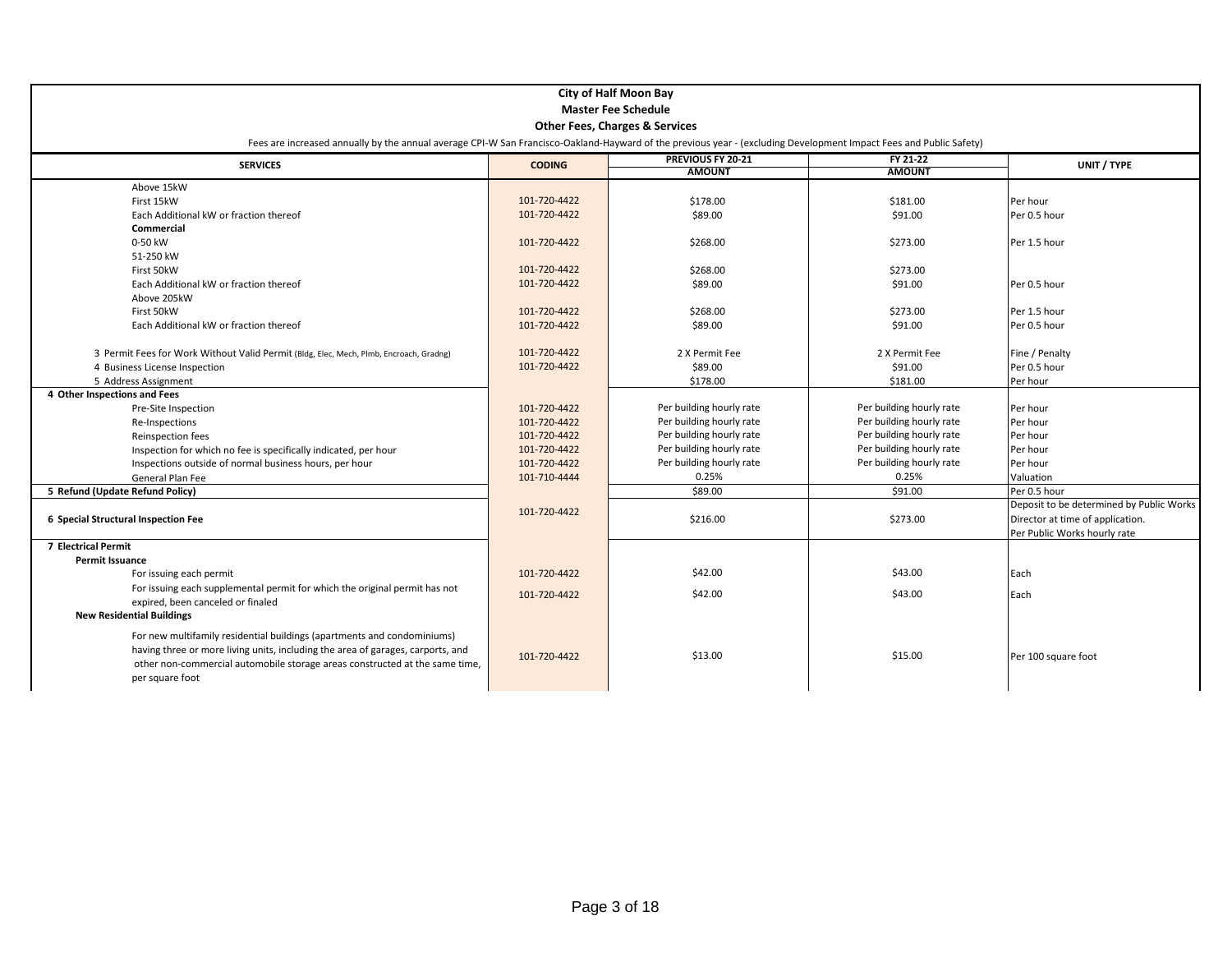| <b>City of Half Moon Bay</b>                                                                                                                                                                                                                                                                                                                                                                                                                                                               |                            |                                           |                             |                     |  |  |
|--------------------------------------------------------------------------------------------------------------------------------------------------------------------------------------------------------------------------------------------------------------------------------------------------------------------------------------------------------------------------------------------------------------------------------------------------------------------------------------------|----------------------------|-------------------------------------------|-----------------------------|---------------------|--|--|
|                                                                                                                                                                                                                                                                                                                                                                                                                                                                                            | <b>Master Fee Schedule</b> |                                           |                             |                     |  |  |
|                                                                                                                                                                                                                                                                                                                                                                                                                                                                                            |                            | <b>Other Fees, Charges &amp; Services</b> |                             |                     |  |  |
| Fees are increased annually by the annual average CPI-W San Francisco-Oakland-Hayward of the previous year - (excluding Development Impact Fees and Public Safety)                                                                                                                                                                                                                                                                                                                         |                            |                                           |                             |                     |  |  |
| <b>SERVICES</b>                                                                                                                                                                                                                                                                                                                                                                                                                                                                            | <b>CODING</b>              | PREVIOUS FY 20-21                         | FY 21-22                    | UNIT / TYPE         |  |  |
|                                                                                                                                                                                                                                                                                                                                                                                                                                                                                            |                            | <b>AMOUNT</b>                             | <b>AMOUNT</b>               |                     |  |  |
| For new single and two-family residential buildings, including the area of<br>garages, carports and other minor accessory buildings constructed at the same<br>time, per square foot                                                                                                                                                                                                                                                                                                       | 101-720-4422               | \$13.00                                   | \$15.00                     | Per 100 square foot |  |  |
| For other types of residential occupancies and alteration, and modifications to<br>existing residential buildings, use the UNIT FEE SCHEDULE                                                                                                                                                                                                                                                                                                                                               | 101-720-4422               | See Unit Fee Schedule Below               | See Unit Fee Schedule Below |                     |  |  |
| <b>Private Swimming Pools</b><br>For new private, residential, in-ground swimming pools for single family/multi-<br>family occupancies, including a complete system of necessary branch circuit<br>wiring, bonding, grounding, underwater lighting, water pumping, and other<br>similar electrical equipment directly related to the operation of a swimming<br>pool, each pool<br><b>Carnivals and Circuses</b><br>Carnivals, circuses, or other traveling shows or exhibitions utilizing | 101-720-4422               | \$19.00                                   | \$21.00                     | Each                |  |  |
| transportable-type rides, booths, displays and attractions:                                                                                                                                                                                                                                                                                                                                                                                                                                |                            |                                           |                             |                     |  |  |
| For electrical generators and electrically driven rides, each                                                                                                                                                                                                                                                                                                                                                                                                                              | 101-720-4422               | \$35.00                                   | \$38.00                     | Each                |  |  |
| For mechanically driven rides and walk-through attractions or displays having                                                                                                                                                                                                                                                                                                                                                                                                              | 101-720-4422               | \$6.00                                    | \$7.00                      | Each                |  |  |
| electric lighting, each                                                                                                                                                                                                                                                                                                                                                                                                                                                                    |                            |                                           |                             |                     |  |  |
| For a system of area and booth lighting, each                                                                                                                                                                                                                                                                                                                                                                                                                                              | 101-720-4422               | \$6.00                                    | \$7.00                      | Each                |  |  |
| For permanently installed rides, booths, displays and attractions, use the UNIT<br><b>FEE SCHEDULE</b>                                                                                                                                                                                                                                                                                                                                                                                     | 101-720-4422               | See Unit Fee Schedule Below               | See Unit Fee Schedule Below |                     |  |  |
| <b>Temporary Power Services</b>                                                                                                                                                                                                                                                                                                                                                                                                                                                            |                            |                                           |                             |                     |  |  |
| For a temporary service power pole or pedestal including all pole or pedestal-<br>mounted receptacle outlets and appurtenances, each                                                                                                                                                                                                                                                                                                                                                       | 101-720-4422               | \$19.00                                   | \$21.00                     | Each                |  |  |
| For a temporary distribution system and temporary lighting and receptacle<br>outlets for construction sites, decorative light, Christmas tree sales lots,<br>fireworks stands, etc., each                                                                                                                                                                                                                                                                                                  | 101-720-4422               | \$19.00                                   | \$21.00                     | Each                |  |  |
| Receptable, Switch and Lighting Outlets                                                                                                                                                                                                                                                                                                                                                                                                                                                    |                            |                                           |                             |                     |  |  |
| For receptacle, switch, lighting, or other outlets at which current is used or                                                                                                                                                                                                                                                                                                                                                                                                             |                            |                                           |                             |                     |  |  |
| controlled (except services, feeders, and meters):                                                                                                                                                                                                                                                                                                                                                                                                                                         |                            |                                           |                             |                     |  |  |
| First 20 fixtures, each                                                                                                                                                                                                                                                                                                                                                                                                                                                                    | 101-720-4422               | \$1.45                                    | \$1.48                      | Each                |  |  |
| Additional fixtures, each                                                                                                                                                                                                                                                                                                                                                                                                                                                                  | 101-720-4422               | \$0.29                                    | \$0.30                      | Each                |  |  |
| For lighting fixtures, sockets, or other lamp-holding devices:                                                                                                                                                                                                                                                                                                                                                                                                                             |                            |                                           |                             |                     |  |  |
| First 20 fixtures, each                                                                                                                                                                                                                                                                                                                                                                                                                                                                    | 101-720-4422               | \$1.45                                    | \$1.48                      | Each                |  |  |
| Additional fixtures, each                                                                                                                                                                                                                                                                                                                                                                                                                                                                  | 101-720-4422               | \$1.45                                    | \$1.48                      | Each                |  |  |
| For pole or platform-mounted lighting fixtures                                                                                                                                                                                                                                                                                                                                                                                                                                             | 101-720-4422               | \$25.00<br>\$25.00                        | \$28.00                     | Each                |  |  |
| For theatrical-type lighting fixtures or assemblies                                                                                                                                                                                                                                                                                                                                                                                                                                        | 101-720-4422               |                                           | \$28.00                     | Each                |  |  |
| <b>Residential Appliances</b>                                                                                                                                                                                                                                                                                                                                                                                                                                                              |                            |                                           |                             |                     |  |  |
| For fixed residential appliances or receptacle outlets for same, including wall-<br>mounted electrical ovens; counter-mounted cooking tops; electric ranges; self-<br>contained room, console, or through wall air conditioners; space heaters; food<br>waste grinders; dishwashers; washing machines; water heaters; clothes dryers;<br>or other motor-operated appliance not exceeding one horsepower (HP) in rating                                                                     | 101-720-4422               | \$3.00                                    | \$3.00                      | Each                |  |  |
| <b>Non-Residential Appliances</b>                                                                                                                                                                                                                                                                                                                                                                                                                                                          |                            |                                           |                             |                     |  |  |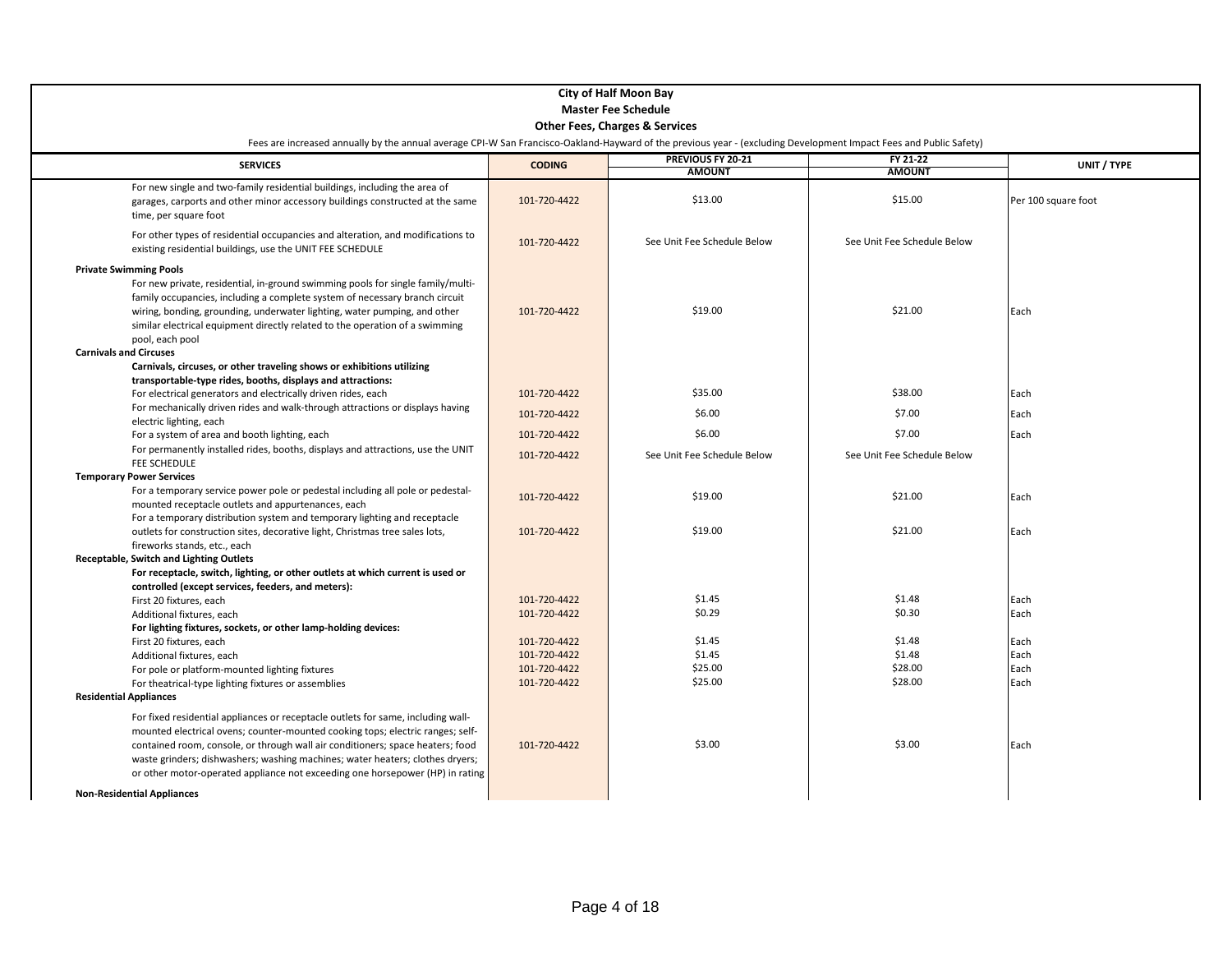| <b>City of Half Moon Bay</b><br><b>Master Fee Schedule</b>                                                                                                                                                                                                                                                                                                                                |                              |                          |                          |                                 |  |
|-------------------------------------------------------------------------------------------------------------------------------------------------------------------------------------------------------------------------------------------------------------------------------------------------------------------------------------------------------------------------------------------|------------------------------|--------------------------|--------------------------|---------------------------------|--|
| <b>Other Fees, Charges &amp; Services</b>                                                                                                                                                                                                                                                                                                                                                 |                              |                          |                          |                                 |  |
| Fees are increased annually by the annual average CPI-W San Francisco-Oakland-Hayward of the previous year - (excluding Development Impact Fees and Public Safety)                                                                                                                                                                                                                        |                              |                          |                          |                                 |  |
| <b>SERVICES</b>                                                                                                                                                                                                                                                                                                                                                                           | <b>CODING</b>                | PREVIOUS FY 20-21        | FY 21-22                 | UNIT / TYPE                     |  |
|                                                                                                                                                                                                                                                                                                                                                                                           |                              | <b>AMOUNT</b>            | <b>AMOUNT</b>            |                                 |  |
| For residential appliances and self-contained factory-wired non-residential<br>appliances not exceeding one horsepower (HP), kilowatt (KW), or kilovolt<br>ampere (KVA) in rating, including medical or dental devices; food, beverage, and<br>ice cream cabinets; illuminated show cases; drinking fountains; vending<br>machines; laundry machines; or other similar types of equipment | 101-720-4422                 | \$3.00                   | \$3.00                   | Each                            |  |
| <b>Busways</b><br>For trolley and plug-in-type busways, each 100 feet or fraction thereof<br>Note: An additional fee is required for lighting fixtures, motors and other<br>appliances that are connected to trolley and plug-in-type busways. A fee is not<br>required for portable tools.<br><b>Power Apparatus</b>                                                                     | 101-720-4422                 | \$25.00                  | \$28.00                  | Each 100 ft or fraction thereof |  |
| For motors, generators, transformers, rectifiers, synchronous converters,<br>capacitors, industrial heating, air conditioners and heat pumps, cooking or<br>baking equipment and other apparatus, as follows (Rating in Horsepower (HP),<br>kilowatts (KW), kilovolt-amperes (KVA), or kilo-volt-amperes-reactive (KVAR):                                                                 |                              |                          |                          |                                 |  |
| Up to and including 1<br>Over 1 and not over 10                                                                                                                                                                                                                                                                                                                                           | 101-720-4422<br>101-720-4422 | \$13.00<br>\$13.00       | \$15.00<br>\$15.00       | Each<br>Each                    |  |
| Over 10 and not over 50<br>Over 50 and not over 100                                                                                                                                                                                                                                                                                                                                       | 101-720-4422<br>101-720-4422 | \$25.00<br>\$25.00       | \$28.00<br>\$28.00       | Each<br>Each                    |  |
| <b>Over 100</b>                                                                                                                                                                                                                                                                                                                                                                           | 101-720-4422                 | \$56.00                  | \$57.00                  | Each                            |  |
| Signs, Outline Lighting and Marquees                                                                                                                                                                                                                                                                                                                                                      |                              |                          |                          |                                 |  |
| For signs, outline lighting systems or marquees supplied from one branch circuit                                                                                                                                                                                                                                                                                                          | 101-720-4422                 | \$13.00                  | \$15.00                  | Each                            |  |
| For additional branch circuits within the same sign, outline lighting system or<br>marquee<br><b>Services</b>                                                                                                                                                                                                                                                                             | 101-720-4422                 | \$13.00                  | \$15.00                  | Each                            |  |
| For services of 600 volts or less and no over 200 amperes in rating                                                                                                                                                                                                                                                                                                                       | 101-720-4422                 | \$13.00                  | \$15.00                  | Each                            |  |
| For services of 600 volts or less and not over 200 amperes to 1,000 amperes in                                                                                                                                                                                                                                                                                                            | 101-720-4422                 | \$13.00                  | \$15.00                  | Each                            |  |
| rating<br>For services over 600 volts or over 1,000 amperes in rating<br><b>Miscellaneous Apparatus, Conduits and Conductors</b>                                                                                                                                                                                                                                                          | 101-720-4422                 | \$19.00                  | \$21.00                  | Each                            |  |
| For electrical apparatus, conduits and conductors for which a permit is required<br>but for which no fee is herein set forth                                                                                                                                                                                                                                                              | 101-720-4422                 | \$25.00                  | \$27.97                  | Each                            |  |
| <b>Other Inspection and Fees</b><br>8 Mechanical Permit                                                                                                                                                                                                                                                                                                                                   |                              | Per building hourly rate | Per building hourly rate | Per hour                        |  |
| Permit Issuance                                                                                                                                                                                                                                                                                                                                                                           |                              |                          |                          |                                 |  |
| For issuing each permit<br>For issuing each supplemental permit for which the original permit has not                                                                                                                                                                                                                                                                                     | 101-720-4422                 | \$42.00                  | \$43.00                  | Each                            |  |
| expired, been canceled or finaled                                                                                                                                                                                                                                                                                                                                                         | 101-720-4422                 | \$42.00                  | \$43.00                  | Each                            |  |
| <b>Furnaces</b><br>For the installation or relocation of each forced-air or gravity-type furnace or<br>burner, including ducts, and vents attached to such appliances, up to and<br>including 100,000 Btu/h<br>For the installation or relocation of each forced-air or gravity-type furnace or                                                                                           | 101-720-4422                 | \$13.00                  | \$15.00                  | Each                            |  |
| burner, including ducts, and vents attached to such appliances over 100,000<br>Btu/h                                                                                                                                                                                                                                                                                                      | 101-720-4422                 | \$13.00                  | \$15.00                  | Each                            |  |
| For the installation or relocation of each floor furnace, including vent                                                                                                                                                                                                                                                                                                                  | 101-720-4422                 | \$13.00                  | \$15.00                  | Each                            |  |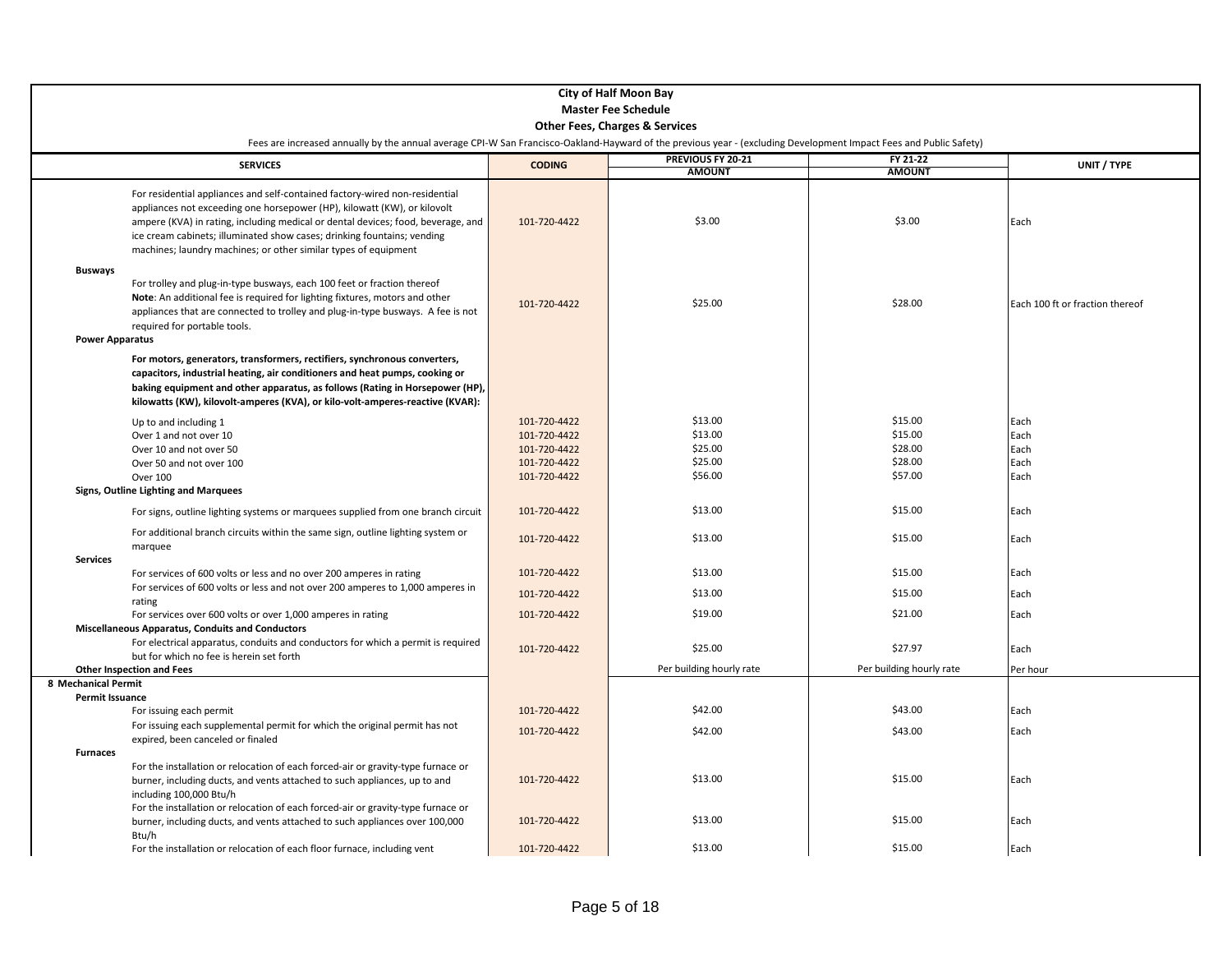| <b>City of Half Moon Bay</b><br><b>Master Fee Schedule</b>                                                                                                                                                                                                                                                                                              |                                           |                                    |                           |              |  |
|---------------------------------------------------------------------------------------------------------------------------------------------------------------------------------------------------------------------------------------------------------------------------------------------------------------------------------------------------------|-------------------------------------------|------------------------------------|---------------------------|--------------|--|
|                                                                                                                                                                                                                                                                                                                                                         | <b>Other Fees, Charges &amp; Services</b> |                                    |                           |              |  |
| Fees are increased annually by the annual average CPI-W San Francisco-Oakland-Hayward of the previous year - (excluding Development Impact Fees and Public Safety)                                                                                                                                                                                      |                                           |                                    |                           |              |  |
| <b>SERVICES</b>                                                                                                                                                                                                                                                                                                                                         | <b>CODING</b>                             | PREVIOUS FY 20-21<br><b>AMOUNT</b> | FY 21-22<br><b>AMOUNT</b> | UNIT / TYPE  |  |
| For the installation or relocation of each suspended heater, recessed wall heater<br>or floor-mounted heater                                                                                                                                                                                                                                            | 101-720-4422                              | \$13.00                            | \$15.00                   | Each         |  |
| <b>Appliance Vents</b><br>For the installation, relocation or replacement of each appliance vent installed<br>and not included in an appliance permit                                                                                                                                                                                                   | 101-720-4422                              | \$13.00                            | \$15.00                   | Each         |  |
| <b>Repairs or Additions</b><br>For the repair of, alteration of, or addition to each heating appliance,<br>refrigeration unit, cooling unit, absorption unit, or each heating, cooling,<br>absorption, or evaporative cooling system, including installation of controls<br>regulated by the Code<br><b>Boilers, Compressors and Absorption Systems</b> | 101-720-4422                              | \$19.00                            | \$21.00                   | Each         |  |
| For the installation or relocation of each boiler or compressor up to and<br>including three horsepower, or each absorption system up to and including<br>100.000 Btu/h                                                                                                                                                                                 | 101-720-4422                              | \$43.00                            | \$45.00                   | Each         |  |
| For the installation or relocation of each boiler or compressor over three<br>horsepower, up to and including 15 horsepower, or each absorption system over<br>100,000 Btu/h to and including 500,000 Btu/h                                                                                                                                             | 101-720-4422                              | \$43.00                            | \$45.00                   | Each         |  |
| For the installation or relocation of each boiler or compressor over 15<br>horsepower, up to and including 30 horsepower, or each absorption system over<br>500,000 Btu/h to and including 1,000,000 Btu/h                                                                                                                                              | 101-720-4422                              | \$43.00                            | \$45.00                   | Each         |  |
| For the installation or relocation of each boiler or compressor over 30<br>horsepower to and including 50 horsepower, or for each absorption system over<br>1,000,000 Btu/h to and including 1,750,000 Btu/h                                                                                                                                            | 101-720-4422                              | \$89.00                            | \$91.00                   | Each         |  |
| <b>Air Handlers</b>                                                                                                                                                                                                                                                                                                                                     |                                           |                                    |                           |              |  |
| For each air-handling unit to and including 10,000 cubic feet per minute,<br>including ducts attached thereto                                                                                                                                                                                                                                           | 101-720-4422                              | \$13.00                            | \$15.00                   | Each         |  |
| For each air-handling unit over 10,000 cfm                                                                                                                                                                                                                                                                                                              | 101-720-4422                              | \$25.00                            | \$28.00                   | Each         |  |
| <b>Evaporative Coolers</b>                                                                                                                                                                                                                                                                                                                              |                                           |                                    |                           |              |  |
| For each evaporative cooler other than portable type                                                                                                                                                                                                                                                                                                    | 101-720-4422                              | \$13.00                            | \$15.00                   | Each         |  |
| <b>Ventilation and Exhaust</b><br>For each ventilation fan connected to a single duct                                                                                                                                                                                                                                                                   | 101-720-4422                              | \$13.00                            | \$15.00                   | Each         |  |
| For each ventilation system which is not a portion of any heating or air-                                                                                                                                                                                                                                                                               |                                           |                                    |                           |              |  |
| conditioning system authorized by a permit                                                                                                                                                                                                                                                                                                              | 101-720-4422                              | \$13.00                            | \$15.00                   | Each         |  |
| For the installation of each hood which is served by mechanical exhaust,<br>including the ducts for such hood                                                                                                                                                                                                                                           | 101-720-4422                              | \$13.00                            | \$15.00                   | Each         |  |
| Incinerators<br>For the installation or relocation of each domestic-type incinerator                                                                                                                                                                                                                                                                    | 101-720-4422                              | \$25.00                            | \$28.00                   | Each         |  |
| For the installation or relocation of each commercial or industrial-type                                                                                                                                                                                                                                                                                |                                           |                                    |                           |              |  |
| incinerator                                                                                                                                                                                                                                                                                                                                             | 101-720-4422                              | \$25.00                            | \$28.00                   | Each         |  |
| <b>Miscellaneous</b><br>For each appliance or piece of equipment regulated by the Mechanical Code but<br>not classed in other appliance categories, or for which no other fee is listed in<br>the table                                                                                                                                                 | 101-720-4422                              | \$13.00                            | \$15.00                   | Each         |  |
| 9 Plumbing Permit                                                                                                                                                                                                                                                                                                                                       |                                           |                                    |                           |              |  |
| Permit Issuance                                                                                                                                                                                                                                                                                                                                         |                                           | \$42.00                            | \$45.00                   |              |  |
| For issuing each permit<br>For issuing each supplemental permit for which the original permit has not<br>expired, been canceled or finaled                                                                                                                                                                                                              | 101-720-4422<br>101-720-4422              | \$42.00                            | \$45.00                   | Each<br>Each |  |
| <b>Fixtures and Vents</b>                                                                                                                                                                                                                                                                                                                               |                                           |                                    |                           |              |  |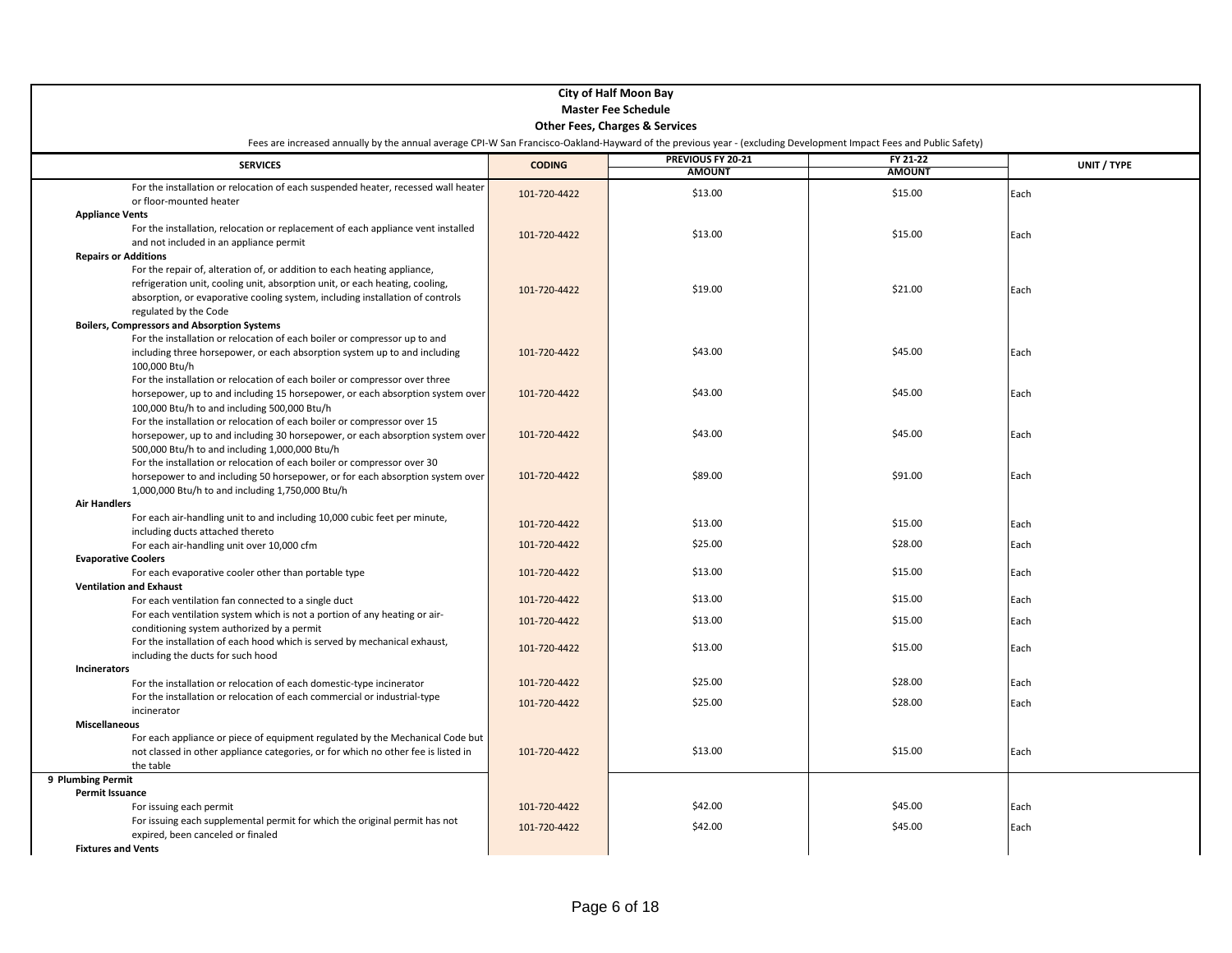| <b>City of Half Moon Bay</b>                                                                                                                                                                                         |               |                                      |                          |               |
|----------------------------------------------------------------------------------------------------------------------------------------------------------------------------------------------------------------------|---------------|--------------------------------------|--------------------------|---------------|
|                                                                                                                                                                                                                      |               | <b>Master Fee Schedule</b>           |                          |               |
| <b>Other Fees, Charges &amp; Services</b>                                                                                                                                                                            |               |                                      |                          |               |
| Fees are increased annually by the annual average CPI-W San Francisco-Oakland-Hayward of the previous year - (excluding Development Impact Fees and Public Safety)                                                   |               |                                      |                          |               |
| <b>SERVICES</b>                                                                                                                                                                                                      |               | PREVIOUS FY 20-21                    | FY 21-22                 | UNIT / TYPE   |
|                                                                                                                                                                                                                      | <b>CODING</b> | <b>AMOUNT</b>                        | <b>AMOUNT</b>            |               |
| For each plumbing fixture or trap or set of fixtures on one trap (including water,<br>drainage piping and backflow protection therefore)                                                                             | 101-720-4422  | \$13.00                              | \$15.00                  | Each          |
| For each repair or alteration of drainage or vent piping, each fixture                                                                                                                                               | 101-720-4422  | \$13.00                              | \$15.00                  | Each          |
| Sewers, Disposal Systems and Interceptors                                                                                                                                                                            | 101-720-4422  |                                      |                          |               |
| For each building sewer and each trailer park sewer                                                                                                                                                                  | 101-720-4422  | \$25.00                              | \$28.00                  | Each          |
| Rainwater systems-per drain (inside building)                                                                                                                                                                        | 101-720-4422  | \$13.00                              | \$15.00                  | Each          |
| For each cesspool (where permitted)                                                                                                                                                                                  | 101-720-4422  | \$13.00                              | \$15.00                  | Each          |
| For each private sewage disposal system                                                                                                                                                                              | 101-720-4422  | \$19.00                              | \$21.00                  | Each          |
| For each industrial waste pretreatment interceptor including its trap and vent,                                                                                                                                      |               |                                      |                          |               |
| except kitchen-type grease interceptors functioning as fixture traps                                                                                                                                                 | 101-720-4422  | \$19.00                              | \$21.00                  | Each          |
| <b>Gas Piping Systems</b>                                                                                                                                                                                            |               |                                      |                          |               |
| For each gas-piping system of one to five outlets                                                                                                                                                                    | 101-720-4422  | \$13.00                              | \$25.00                  | Each          |
| For each additional gas piping system outlet, per outlet                                                                                                                                                             | 101-720-4422  | \$2.00                               | \$2.00                   | Each          |
| <b>Water Piping and Water Heaters</b>                                                                                                                                                                                |               |                                      |                          |               |
| For installation, alteration, or repair of water piping or water-treating                                                                                                                                            |               |                                      |                          |               |
| equipment, or both, each                                                                                                                                                                                             | 101-720-4422  | \$13.00                              | \$15.00                  | Each          |
| For each water heater and/or vent                                                                                                                                                                                    | 101-720-4422  | \$3.00                               | \$3.00                   | Each          |
| Lawn Sprinklers, Vacuum Breakers & Backflow Protection Devices                                                                                                                                                       |               |                                      |                          |               |
| For each lawn sprinkler system or any one meter, including backflow protection                                                                                                                                       |               |                                      |                          |               |
| devices thereof                                                                                                                                                                                                      | 101-720-4422  | \$13.00                              | \$15.00                  | Each          |
| For atmospheric-type vacuum breakers or backflow protection devices not                                                                                                                                              |               |                                      |                          |               |
| included above:                                                                                                                                                                                                      |               |                                      |                          |               |
| 1 to 5                                                                                                                                                                                                               | 101-720-4422  | \$3.00                               | \$3.00                   | Each          |
| Over 5, each                                                                                                                                                                                                         | 101-720-4422  | \$2.00                               | \$2.00                   | Each          |
| For each backflow protective device other than atmospheric type vacuum                                                                                                                                               |               |                                      |                          |               |
| breakers:                                                                                                                                                                                                            |               |                                      |                          |               |
| 2 inch diameter and smaller                                                                                                                                                                                          | 101-720-4422  | \$6.00                               | \$7.00                   | Each          |
| over 2 inch diameter                                                                                                                                                                                                 | 101-720-4422  | \$13.00                              | \$14.00                  | Each          |
| <b>Swimming Pools</b>                                                                                                                                                                                                |               |                                      |                          |               |
| <b>Public Pool</b>                                                                                                                                                                                                   | 101-720-4422  | \$42.00                              | \$45.00                  | Each          |
| Public Spa                                                                                                                                                                                                           | 101-720-4422  | \$25.00                              | \$28.00                  | Each          |
| Private Pool                                                                                                                                                                                                         | 101-720-4422  | \$42.00                              | \$45.00                  | Each          |
|                                                                                                                                                                                                                      | 101-720-4422  | \$6.00                               | \$7.00                   | Per valuation |
| Private Spa (pre-manufactured)                                                                                                                                                                                       | 101-720-4422  | \$25.00                              | \$28.00                  | Each          |
| Private Spa (custom built)<br><b>Miscellaneous</b>                                                                                                                                                                   |               |                                      |                          |               |
| For each appliance or piece of equipment regulated by the Plumbing Code but                                                                                                                                          |               |                                      |                          |               |
|                                                                                                                                                                                                                      | 101-720-4422  | \$13.00                              | \$15.00                  | Each          |
| not classed in other appliance categories, or for which no other fee is listed in                                                                                                                                    |               |                                      |                          |               |
| this code<br><b>Other Inspection and Fees</b>                                                                                                                                                                        |               | Per building hourly rate             | Per building hourly rate | Per hour      |
|                                                                                                                                                                                                                      |               |                                      |                          |               |
| $^{2l}$ The General Plan fee will be applied to all residential/commercial/industrial new construction and/or addition permits. The fee will be 0.25% (\$2.50/\$1000) of the valuation of the construction/addition. |               |                                      |                          |               |
| Permit fees for work done without a valid permit are 2x the applicable permit fee                                                                                                                                    |               |                                      |                          |               |
|                                                                                                                                                                                                                      |               | III. PUBLIC WORKS <sup>[4] [5]</sup> |                          |               |
| 0 Public Works Hourly Rate                                                                                                                                                                                           | 101-420-4443  | \$216.00                             | \$220.00                 | Hourly rate   |
| 1 Public Improvement Plan Check Fee (including grading)                                                                                                                                                              |               |                                      |                          |               |
| Valuation (\$)                                                                                                                                                                                                       |               |                                      |                          |               |
| \$10,000                                                                                                                                                                                                             | 101-420-4421  | \$847.00                             | \$890.00                 | Flat fee      |
| Each additional \$1,000 or fraction thereof                                                                                                                                                                          | 101-420-4421  | \$42.00                              | \$43.00                  | Flat fee      |
| \$100,000                                                                                                                                                                                                            | 101-420-4421  | \$4,808.00                           | \$4,895.00               | Flat fee      |
| Each additional \$1,000 or fraction thereof                                                                                                                                                                          | 101-420-4421  | \$35.00                              | \$36.00                  | Flat fee      |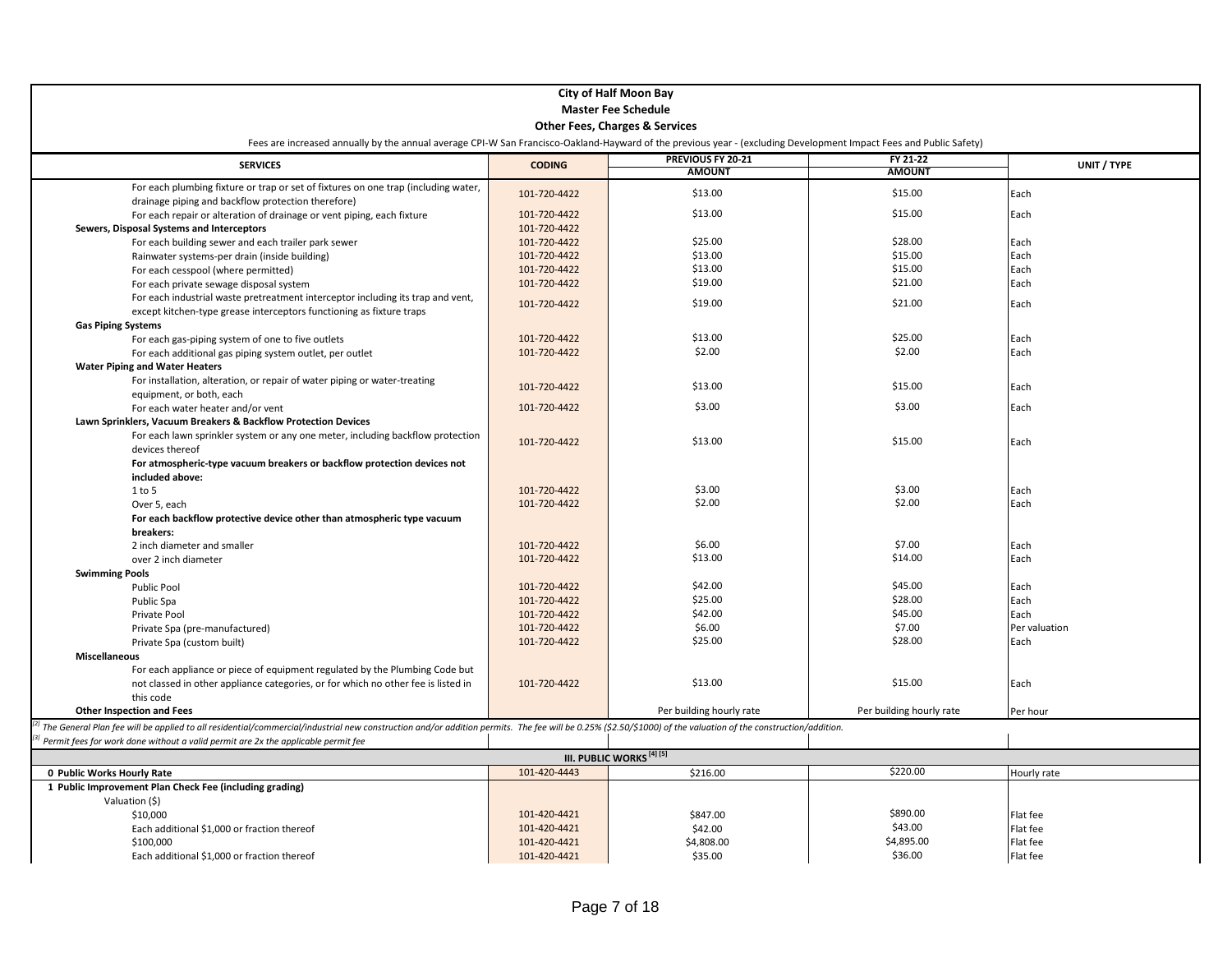| <b>City of Half Moon Bay</b>                                                                                                                                       |               |                                           |               |                |  |
|--------------------------------------------------------------------------------------------------------------------------------------------------------------------|---------------|-------------------------------------------|---------------|----------------|--|
| <b>Master Fee Schedule</b>                                                                                                                                         |               |                                           |               |                |  |
|                                                                                                                                                                    |               | <b>Other Fees, Charges &amp; Services</b> |               |                |  |
| Fees are increased annually by the annual average CPI-W San Francisco-Oakland-Hayward of the previous year - (excluding Development Impact Fees and Public Safety) |               |                                           |               |                |  |
|                                                                                                                                                                    |               | PREVIOUS FY 20-21                         | FY 21-22      |                |  |
| <b>SERVICES</b>                                                                                                                                                    | <b>CODING</b> | <b>AMOUNT</b>                             | <b>AMOUNT</b> | UNIT / TYPE    |  |
| \$500,000                                                                                                                                                          | 101-420-4421  | \$19,457.00                               | \$19,807.00   | Flat fee       |  |
| Each additional \$1,000 or fraction thereof                                                                                                                        | 101-420-4421  | \$37.00                                   | \$38.00       | Flat fee       |  |
| 2 Construction Inspection                                                                                                                                          |               |                                           |               |                |  |
| Valuation (\$)                                                                                                                                                     |               |                                           |               |                |  |
| \$10,000                                                                                                                                                           | 101-420-4421  | \$847.00                                  | \$890.00      | Flat fee       |  |
| Each additional \$1,000 or fraction thereof                                                                                                                        | 101-420-4421  | \$70.00                                   | \$72.00       | Flat fee       |  |
| \$100,000                                                                                                                                                          | 101-420-4421  | \$7,432.00                                | \$7,566.00    | Flat fee       |  |
| Each additional \$1,000 or fraction thereof                                                                                                                        | 101-420-4421  | \$56.00                                   | \$57.00       | Flat fee       |  |
| \$500,000                                                                                                                                                          | 101-420-4421  | \$30,826.00                               | \$31,381.00   | Flat fee       |  |
| Each additional \$1,000 or fraction thereof                                                                                                                        | 101-420-4421  | \$60.00                                   | \$61.00       | Flat fee       |  |
| 3 Final Map Review                                                                                                                                                 |               |                                           |               |                |  |
| Parcel Map (Up to 4)                                                                                                                                               | 101-000-2302  | \$6,733.00                                | \$6,854.00    | Deposit        |  |
| Tract Map (Up to 5)                                                                                                                                                | 101-000-2302  | \$8,416.00                                | \$8,568.00    | Deposit        |  |
| 4 Subdivision Improvement Agreement Review                                                                                                                         | 101-000-2302  | \$3,350.00                                | \$3,410.00    | Deposit        |  |
| 5 Encroachment Permits Plan Review & Inspection                                                                                                                    |               |                                           |               |                |  |
| Spot Repair (I.e. water leaks, pothole patches)                                                                                                                    | 101-420-4421  | \$435.00                                  | \$443.00      | Flat Fee       |  |
| Excavation/Restoration less that 100 LF                                                                                                                            | 101-420-4421  | \$874.00                                  | \$890.00      | Flat Fee       |  |
| Excavation/Restoration 100 LF or greater                                                                                                                           | 101-420-4421  | \$874.00                                  | \$890.00      | Flat Fee       |  |
| each additional 100 LF                                                                                                                                             | 101-420-4421  | \$435.00                                  | \$443.00      | Flat Fee       |  |
| Curb, gutter, sidewalk, or driveway less that 100 LF                                                                                                               | 101-420-4421  | \$874.00                                  | \$890.00      | Flat Fee       |  |
| Curb, gutter, sidewalk, or driveway 100 LF or greater                                                                                                              | 101-420-4421  | \$874.00                                  | \$890.00      | Flat Fee       |  |
| each additional 100 LF                                                                                                                                             | 101-420-4421  | \$435.00                                  | \$443.00      | Flat Fee       |  |
| Sewer connections, repair or extension 100 LF or less                                                                                                              | 101-420-4421  | \$874.00                                  | \$890.00      | Flat Fee       |  |
| Storm Drain connection, repair or extension 100 LF or Greater                                                                                                      | 101-420-4421  | \$874.00                                  | \$890.00      | Flat Fee       |  |
| each additional 100 LF                                                                                                                                             | 101-420-4421  | \$435.00                                  | \$443.00      | Flat Fee       |  |
| Storm Drain connection, repair or extension <100 LF                                                                                                                | 101-420-4421  | \$874.00                                  | \$890.00      | Flat Fee       |  |
| each additional 100 LF                                                                                                                                             | 101-420-4421  | \$435.00                                  | \$443.00      | Flat Fee       |  |
| Storm Drain connection, repair or extension >100 LF                                                                                                                | 101-420-4421  | \$874.00                                  | \$890.00      | Flat Fee       |  |
| each additional 100 LF                                                                                                                                             | 101-420-4421  | \$435.00                                  | \$443.00      | Flat Fee       |  |
| Unpermitted encroachments                                                                                                                                          | 101-420-4421  | $1.5 \times$ fee                          | $1.5x$ fee    | Fine / Penalty |  |
| Monitoring Wells                                                                                                                                                   | 101-420-4421  | \$435.00                                  | \$443.00      | Flat Fee       |  |
| Permit Time Extension                                                                                                                                              | 101-420-4421  | \$107.00                                  | \$109.00      | Flat Fee       |  |
| 6 Public Right-of-Way/Easement Encroachment (Temporary)                                                                                                            | 101-420-4421  | \$216.00                                  | \$220.00      | Flat fee       |  |
| 7 Deferred Improvement Agreement Review                                                                                                                            | 101-420-4421  | \$435.00                                  | \$443.00      | Flat fee       |  |
| 8 Grading Permits Plan Review and Inspection [3]                                                                                                                   |               |                                           |               |                |  |
| Grading changes 50-1,000 CY                                                                                                                                        | 101-140-5231  | \$874.00                                  | \$890.00      | Flat fee       |  |
| Grading changes >1,000 CY                                                                                                                                          | 101-140-5231  | \$874.00                                  | \$890.00      | Flat fee       |  |
| Additional 100 CY over 1000                                                                                                                                        | 101-140-5231  | \$216.00                                  | \$220.00      | Flat fee       |  |
| 9 Sewer                                                                                                                                                            |               |                                           |               |                |  |
| <b>FOG Self Certification Form</b>                                                                                                                                 |               | \$50.00                                   | \$51.00       | Flat fee       |  |
| Transfer of Uninstalled Capacity Fee                                                                                                                               | 202-520-4506  | \$435.00                                  | \$443.00      | Flat fee       |  |
| 10 Supporting to Planning                                                                                                                                          |               |                                           |               |                |  |
| 1 Pre-Entitlement Processing                                                                                                                                       |               |                                           |               |                |  |
| <b>Pre-Application Review</b>                                                                                                                                      | 101-000-2302  | \$216.00                                  | \$220.00      | Deposit        |  |
| Pre-Application: Commercial Cannabis Business Review                                                                                                               | 101-000-2302  | \$216.00                                  | \$220.00      | Deposit        |  |
| 2 Coastal Development Permit Processing                                                                                                                            |               |                                           |               |                |  |
| Coastal Development Permit Exemption                                                                                                                               | 101-420-4421  | \$216.00                                  | \$220.00      | Flat Fee       |  |
| Single Family Residential                                                                                                                                          | 101-000-2302  | \$841.00                                  | \$890.00      | Deposit        |  |
|                                                                                                                                                                    | 101-420-4421  |                                           |               |                |  |
| Accessory Dwelling Unit - New Development                                                                                                                          |               | \$432.00                                  | \$443.00      | Flat Fee       |  |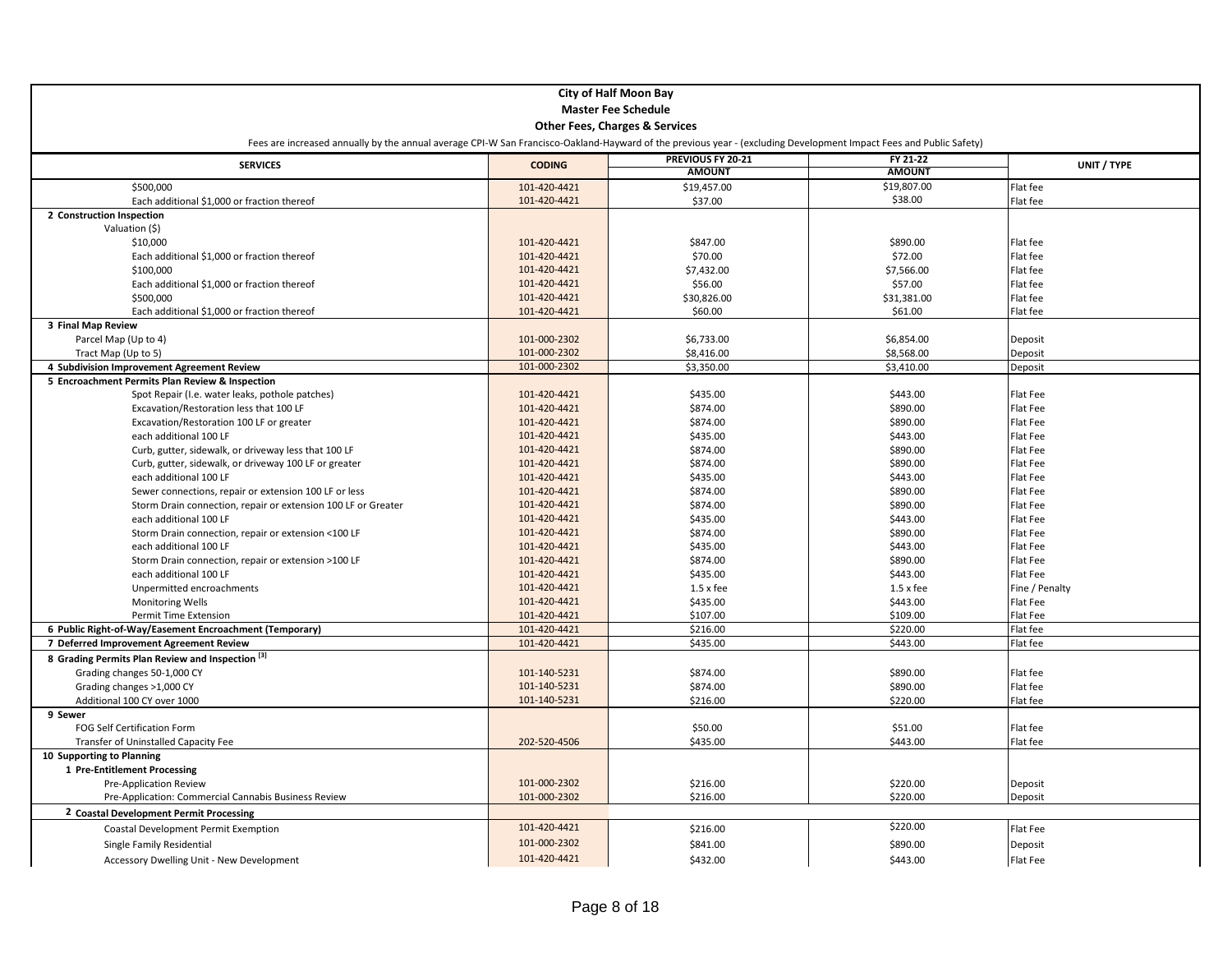| <b>City of Half Moon Bay</b>                                                                                                                                       |                              |                                           |                      |                    |
|--------------------------------------------------------------------------------------------------------------------------------------------------------------------|------------------------------|-------------------------------------------|----------------------|--------------------|
| <b>Master Fee Schedule</b>                                                                                                                                         |                              |                                           |                      |                    |
|                                                                                                                                                                    |                              | <b>Other Fees, Charges &amp; Services</b> |                      |                    |
| Fees are increased annually by the annual average CPI-W San Francisco-Oakland-Hayward of the previous year - (excluding Development Impact Fees and Public Safety) |                              |                                           |                      |                    |
| <b>SERVICES</b>                                                                                                                                                    | <b>CODING</b>                | PREVIOUS FY 20-21                         | FY 21-22             | UNIT / TYPE        |
|                                                                                                                                                                    |                              | <b>AMOUNT</b>                             | <b>AMOUNT</b>        |                    |
| Multiple Family Residential                                                                                                                                        | 101-000-2302                 | \$1,642.00                                | \$1,837.00           | Deposit            |
| Commercial / Mixed Use                                                                                                                                             | 101-000-2302                 | \$1,642.00                                | \$1,837.00           | Deposit            |
| Industrial / Institutional                                                                                                                                         | 101-000-2302                 | \$1,642.00                                | \$1,837.00           | Deposit            |
| Other Development                                                                                                                                                  |                              |                                           |                      |                    |
| <b>Community Development Director</b>                                                                                                                              | 101-000-2302                 | \$821.00                                  | \$919.00             | Deposit            |
| <b>Planning Commission</b>                                                                                                                                         | 101-000-2302                 | \$1,642.00                                | \$1,837.00           | Deposit            |
| Amendments                                                                                                                                                         |                              |                                           |                      |                    |
|                                                                                                                                                                    | 101-420-4421                 |                                           |                      |                    |
| <b>Minor Amendments</b>                                                                                                                                            |                              | \$216.00                                  | \$220.00             | Flat fee           |
| <b>Major Amendments</b>                                                                                                                                            | 101-000-2302                 | \$1,642.00                                | \$1,837.00           | Deposit            |
| 3 Environmental Clearance Processing                                                                                                                               |                              |                                           |                      |                    |
| CEQA/NEPA Environmental Clearance                                                                                                                                  |                              |                                           |                      |                    |
| <b>Negative Declaration</b>                                                                                                                                        | 101-000-2302                 | \$841.00                                  | \$856.00             | Deposit            |
| EIR                                                                                                                                                                | 101-000-2302                 | \$1,683.00                                | \$1,713.00           | Deposit            |
| 4 Entitlement Processing                                                                                                                                           |                              |                                           |                      |                    |
| <b>Commercial Cannabis Business License</b>                                                                                                                        | 101-000-2302                 | \$1,642.00                                | \$1,672.00           | Deposit            |
| Use Permit                                                                                                                                                         | 101-000-2302                 | \$821.00                                  | \$836.00             | Deposit            |
| Variance / Exception Planning Commission                                                                                                                           | 101-000-2302                 | \$821.00                                  | \$919.00             | Deposit            |
| <b>Exception/Community Development Director</b>                                                                                                                    | 101-000-2302                 | \$821.00                                  | \$919.00             | Deposit            |
| Zoning, LCP, and GP Amendments                                                                                                                                     |                              |                                           |                      |                    |
| LCP/GP                                                                                                                                                             | 101-000-2302                 | \$821.00                                  | \$919.00             | Deposit            |
| IP/Rezoning                                                                                                                                                        | 101-000-2302                 | \$821.00                                  | \$919.00             | Deposit            |
| Planned Unit Development Specific Plan                                                                                                                             | 101-000-2302<br>101-000-2302 | \$821.00                                  | \$919.00             | Deposit            |
| Planned Unit Development Specific Plan Amendment                                                                                                                   | 101-000-2302                 | \$821.00                                  | \$919.00             | Deposit            |
| Planned Unit Development Precise Plan<br>Planned Unit Development Precise Plan Amendment                                                                           | 101-000-2302                 | \$821.00<br>\$821.00                      | \$919.00<br>\$919.00 | Deposit<br>Deposit |
| Annexation/Prezoning                                                                                                                                               | 101-000-2302                 | \$821.00                                  | \$919.00             | Deposit            |
| Land Division and Merger                                                                                                                                           |                              |                                           |                      |                    |
| Certificate of Compliance                                                                                                                                          | 101-000-2302                 | \$821.00                                  | \$919.00             | Deposit            |
| Lot Merger                                                                                                                                                         | 101-000-2302                 | \$410.00                                  | \$459.00             | Deposit            |
| Lot Line Adjustment                                                                                                                                                | 101-000-2302                 | \$821.00                                  | \$919.00             | Deposit            |
| Parcel Map (four or fewer lots)                                                                                                                                    | 101-000-2302                 | \$1,642.00                                | \$1,837.00           | Deposit            |
| Tentative Subdivision Map                                                                                                                                          | 101-000-2302                 | \$3,285.00                                | \$3,675.00           | Deposit            |
| <b>Subdivision Agreement</b>                                                                                                                                       |                              |                                           |                      | No Fee             |
| <b>Time Extension</b>                                                                                                                                              | 101-000-2302                 | \$821.00                                  | \$919.00             | Deposit            |
| Community Development Director Review                                                                                                                              | 101-000-2302                 | \$204.00                                  | \$228.00             | Deposit            |
| 11 Building Plan Review / Support                                                                                                                                  |                              |                                           |                      |                    |
| 1 Minor Residential improvement                                                                                                                                    | 101-420-4421                 | \$216.00                                  | \$220.00             | Flat fee           |
| 2 TI or Addition of s.f                                                                                                                                            | 101-420-4421                 | \$435.00                                  | \$443.00             | Flat fee           |
| 3 New SFD                                                                                                                                                          | 101-420-4421                 | \$435.00                                  | \$443.00             | Flat fee           |
| 4 New Multifamily or Commercial                                                                                                                                    | 101-420-4421                 | \$1,090.00                                | \$1,110.00           | Flat fee           |
| Permit fees for work done without a valid permit are 2x the applicable permit fee                                                                                  |                              |                                           |                      |                    |
| Construction activities during October through April shall require Storm Water Pollution Prevention plans, measures and fees.                                      |                              |                                           |                      |                    |
| For deposit accounts, total cost equal to 100% of staff and/or consultant time and materials                                                                       |                              |                                           |                      |                    |
|                                                                                                                                                                    |                              | IV. DEVELOPER IMPACT FEES <sup>[6]</sup>  |                      |                    |
| 1 Single Family and Acessory Dwelling Units greater than 750 SQFT                                                                                                  |                              |                                           |                      |                    |
| (Developer Impact Fees calculated for each Accessory Dwelling Unit per City Ordinance and State Law)                                                               |                              |                                           |                      |                    |
| 1 Sewer Capacity - Assessment District Participant                                                                                                                 | 202-520-4506                 | \$5,128.00                                | \$5,272.00           | Per dwelling unit  |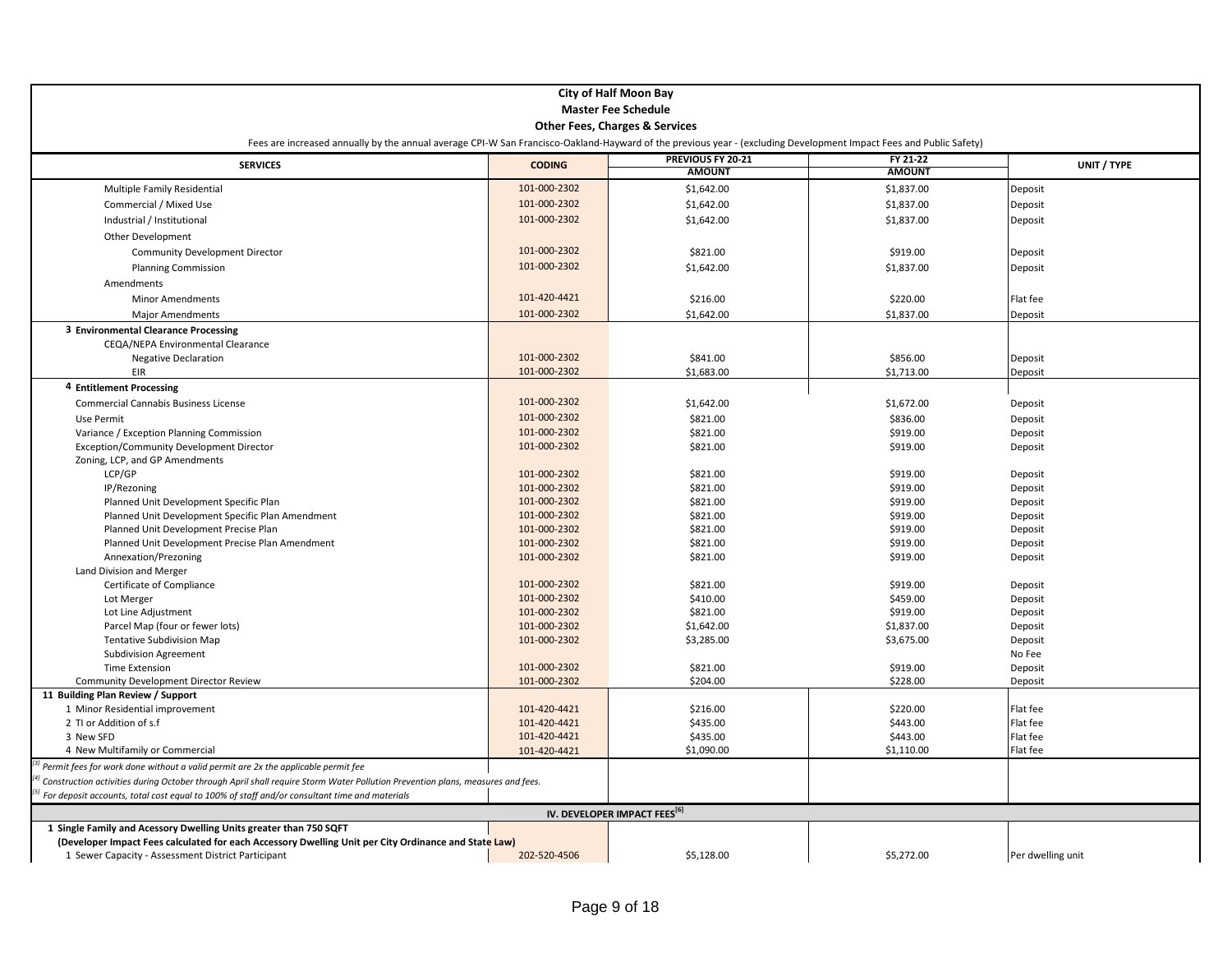| <b>City of Half Moon Bay</b>                           |                                                                                                                                                                    |                                            |                                            |                                             |  |  |
|--------------------------------------------------------|--------------------------------------------------------------------------------------------------------------------------------------------------------------------|--------------------------------------------|--------------------------------------------|---------------------------------------------|--|--|
| <b>Master Fee Schedule</b>                             |                                                                                                                                                                    |                                            |                                            |                                             |  |  |
|                                                        |                                                                                                                                                                    | <b>Other Fees, Charges &amp; Services</b>  |                                            |                                             |  |  |
|                                                        | Fees are increased annually by the annual average CPI-W San Francisco-Oakland-Hayward of the previous year - (excluding Development Impact Fees and Public Safety) |                                            |                                            |                                             |  |  |
|                                                        |                                                                                                                                                                    | PREVIOUS FY 20-21                          | FY 21-22                                   |                                             |  |  |
| <b>SERVICES</b>                                        | <b>CODING</b>                                                                                                                                                      | <b>AMOUNT</b>                              | <b>AMOUNT</b>                              | UNIT / TYPE                                 |  |  |
| Sewer Capacity - Assessment District Non-Participant   | 202-520-4506                                                                                                                                                       | \$18,232.00                                | \$18,743.00                                | Each SFRE***                                |  |  |
| 2 SMIP Residential*                                    | 101-000-2181                                                                                                                                                       | \$0.00                                     | \$0.00                                     | \$100,000 Valuation                         |  |  |
| SMIP Commercial*                                       | 101-000-2181                                                                                                                                                       | \$0.00                                     | \$0.00                                     | \$100,000 Valuation                         |  |  |
| 3 BSRF (Bldg. Stndrds Admin Spec Revolving Fnd)**      |                                                                                                                                                                    |                                            |                                            |                                             |  |  |
| $$1 - 25,000$                                          | 101-000-2182                                                                                                                                                       | \$1.00                                     | \$1.00                                     | Valuation                                   |  |  |
| \$25,001 - 50,000                                      | 101-000-2182                                                                                                                                                       | \$2.00                                     | \$2.00                                     | Valuation                                   |  |  |
| \$50,001 - 75,000                                      | 101-000-2182                                                                                                                                                       | \$3.00                                     | \$3.00                                     | Valuation                                   |  |  |
| \$75,001 - 100,000                                     | 101-000-2182                                                                                                                                                       | \$4.00                                     | \$4.00                                     | Valuation                                   |  |  |
| Every \$25,000 or fraction above \$100,000             | 101-000-2182                                                                                                                                                       | \$1.00                                     | \$1.00                                     | Valuation                                   |  |  |
| 4 Storm Drainage                                       | 152-450-4501                                                                                                                                                       | \$781.00                                   | \$803.00                                   | Per dwelling unit                           |  |  |
| 5 Capital Outlay Facilities                            | 301-101-4503                                                                                                                                                       | \$1,107.00                                 | \$1,138.00                                 | Per dwelling unit                           |  |  |
| 6 Traffic Mitigation                                   | 112-510-4502                                                                                                                                                       | \$7,215.00                                 | \$7,417.00                                 | Per dwelling unit                           |  |  |
| 7 Park Facilities                                      | 125-530-4504                                                                                                                                                       | \$8,147.00                                 | \$8,375.00                                 | Per dwelling unit                           |  |  |
| 2 Development Fees; Multi-Family / Commercial          |                                                                                                                                                                    |                                            |                                            |                                             |  |  |
| 1 Sewer Capacity                                       |                                                                                                                                                                    |                                            |                                            |                                             |  |  |
| Multi-Family                                           | 202-520-4506                                                                                                                                                       | \$4,307.00                                 | \$4,428.00                                 | Per dwelling unit                           |  |  |
| Mobile Home                                            | 202-520-4506                                                                                                                                                       | \$3,230.00                                 | \$3,320.00                                 | Per dwelling unit                           |  |  |
| Office                                                 | 202-520-4506                                                                                                                                                       | \$1,384.00                                 | \$1,423.00                                 | Per 1,000 square feet                       |  |  |
| Commercial/Retail                                      | 202-520-4506                                                                                                                                                       | \$1,998.00                                 | \$2,054.00                                 | Per 1,000 square feet                       |  |  |
| Lodging                                                | 202-520-4506                                                                                                                                                       | \$1,998.00                                 | \$2,054.00                                 | Per room                                    |  |  |
| Industrial                                             | 202-520-4506                                                                                                                                                       | \$1,998.00                                 | \$2,054.00                                 | Per 1,000 square feet                       |  |  |
| Sewer Connection - Assessment District Non-Participant | 202-520-4506                                                                                                                                                       | \$18,232.00                                | \$18,743.00                                | Each SFRE***                                |  |  |
|                                                        |                                                                                                                                                                    | Per formula                                | Per formula                                | Valuation over \$3,850, the fee is \$13 per |  |  |
| 2 SMIP Residential*                                    | 101-000-2181                                                                                                                                                       |                                            |                                            | \$100,000 permit valuation                  |  |  |
|                                                        |                                                                                                                                                                    | Per formula                                |                                            | Valuation over \$1,786, the fee is \$28 per |  |  |
| SMIP Commercial*                                       | 101-000-2181                                                                                                                                                       |                                            | Per formula                                | \$100,000 permit valuation                  |  |  |
|                                                        |                                                                                                                                                                    |                                            |                                            | Residential permits under \$3,850 and       |  |  |
| SMIP Flat Fee*                                         | 101-000-2181                                                                                                                                                       | Per formula                                | Per formula                                | Commerical permits under \$1,786, fee is    |  |  |
|                                                        |                                                                                                                                                                    |                                            |                                            | \$.50                                       |  |  |
| 3 BSRF (Bldg. Stndrds Admin Spec Revolving Fnd)**      |                                                                                                                                                                    | According to Chapter 719, Statutes of 2008 | According to Chapter 719, Statutes of 2008 |                                             |  |  |
|                                                        |                                                                                                                                                                    | (Senate Bill No. 1473)                     | (Senate Bill No. 1473)                     |                                             |  |  |
| $$1 - 25,000$                                          | 101-000-2182                                                                                                                                                       | \$1.00                                     | \$1.00                                     | Valuation                                   |  |  |
| \$25,001 - 50,000                                      | 101-000-2182                                                                                                                                                       | \$2.00                                     | \$2.00                                     | Valuation                                   |  |  |
| \$50,001 - 75,000                                      | 101-000-2182                                                                                                                                                       | \$3.00                                     | \$3.00                                     | Valuation                                   |  |  |
| \$75,001 - 100,000                                     | 101-000-2182                                                                                                                                                       | \$4.00                                     | \$4.00                                     | Valuation                                   |  |  |
| Every \$25,000 or fraction thereof above \$100,000     | 101-000-2182                                                                                                                                                       | \$1.00                                     | \$1.00                                     | Valuation                                   |  |  |
| 4 Storm Drainage                                       |                                                                                                                                                                    |                                            |                                            |                                             |  |  |
| Multi-Family                                           | 152-450-4501                                                                                                                                                       | \$308.00                                   | \$317.00                                   | Per dwelling unit                           |  |  |
| Mobile Home                                            | 152-450-4501                                                                                                                                                       | \$0.00                                     | \$0.00                                     | Per dwelling unit                           |  |  |
| Office                                                 | 152-450-4501                                                                                                                                                       | \$659.00                                   | \$677.00                                   | Per 1,000 square feet                       |  |  |
| Commercial/Retail                                      | 152-450-4501                                                                                                                                                       | \$476.00                                   | \$489.00                                   | Per 1,000 square feet                       |  |  |
| Lodging                                                | 152-450-4501                                                                                                                                                       | \$0.00                                     | \$0.00                                     | Per room                                    |  |  |
| Industrial                                             | 152-450-4501                                                                                                                                                       | \$329.00                                   | \$338.00                                   | Per 1,000 square feet                       |  |  |
| 5 Capital Outlay                                       |                                                                                                                                                                    |                                            |                                            |                                             |  |  |
| Multi-Family                                           | 301-101-4503                                                                                                                                                       | \$923.00                                   | \$949.00                                   | Per dwelling unit                           |  |  |
| Mobile Home                                            | 301-101-4503                                                                                                                                                       | \$700.00                                   | \$720.00                                   | Per dwelling unit                           |  |  |
| Office                                                 | 301-101-4503                                                                                                                                                       | \$353.00                                   | \$363.00                                   | Per 1,000 square feet                       |  |  |
| Commercial/Retail                                      | 301-101-4503                                                                                                                                                       | \$194.00                                   | \$199.00                                   | Per 1,000 square feet                       |  |  |
| Lodging                                                | 301-101-4503                                                                                                                                                       | \$24.00                                    | \$25.00                                    | Per room                                    |  |  |
|                                                        |                                                                                                                                                                    |                                            |                                            |                                             |  |  |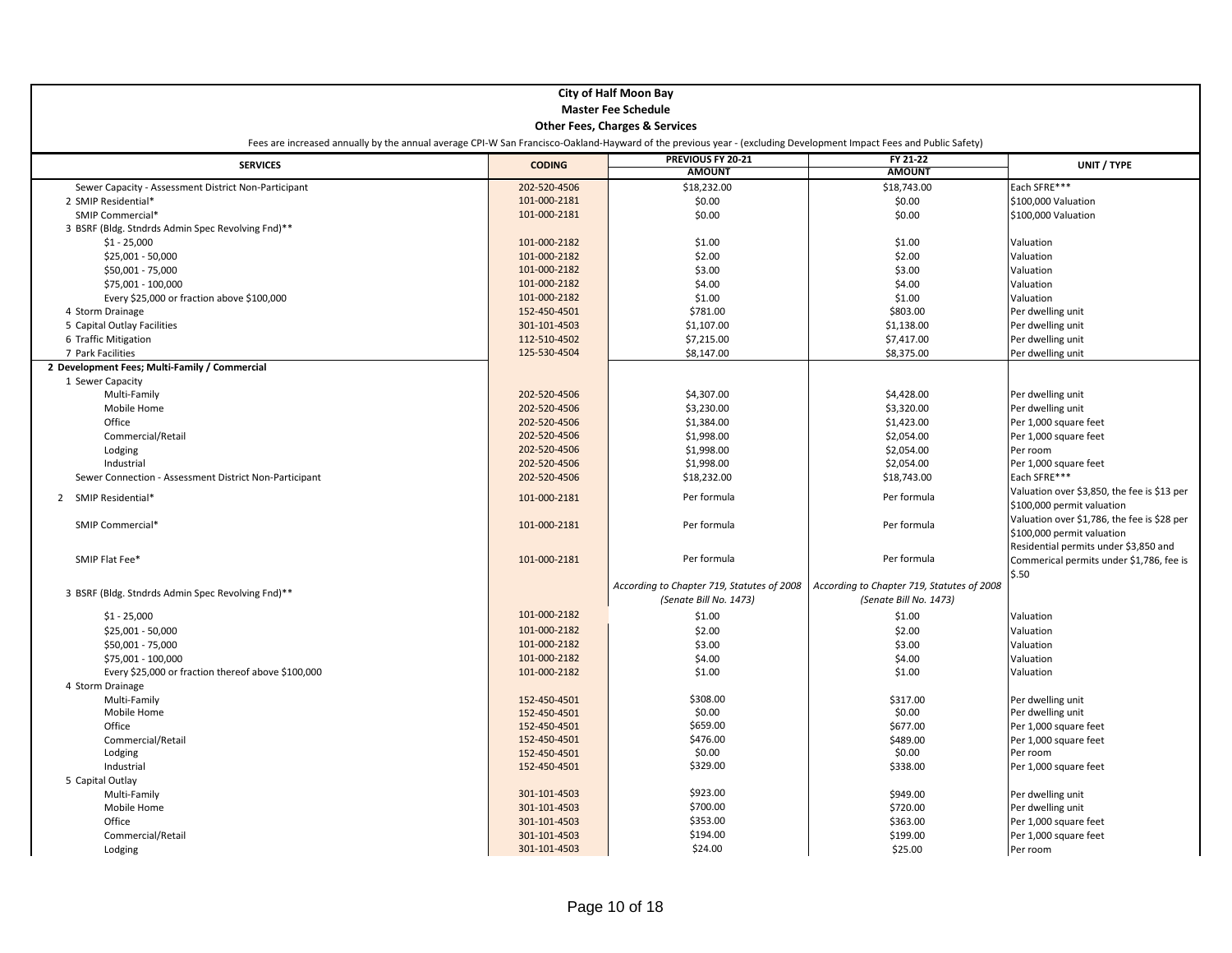| <b>City of Half Moon Bay</b>                                                                                                                                       |                     |                                     |                                     |                       |  |
|--------------------------------------------------------------------------------------------------------------------------------------------------------------------|---------------------|-------------------------------------|-------------------------------------|-----------------------|--|
| <b>Master Fee Schedule</b>                                                                                                                                         |                     |                                     |                                     |                       |  |
| <b>Other Fees, Charges &amp; Services</b>                                                                                                                          |                     |                                     |                                     |                       |  |
| Fees are increased annually by the annual average CPI-W San Francisco-Oakland-Hayward of the previous year - (excluding Development Impact Fees and Public Safety) |                     |                                     |                                     |                       |  |
| <b>SERVICES</b>                                                                                                                                                    | <b>CODING</b>       | PREVIOUS FY 20-21                   | FY 21-22                            | UNIT / TYPE           |  |
|                                                                                                                                                                    |                     | <b>AMOUNT</b>                       | <b>AMOUNT</b>                       |                       |  |
| Industrial                                                                                                                                                         | 301-101-4503        | \$176.00                            | \$181.00                            | Per 1,000 square feet |  |
| 6 Traffic Mitigation                                                                                                                                               |                     |                                     |                                     |                       |  |
| Multi-Family                                                                                                                                                       | 112-510-4502        | \$3,935.00                          | \$4,045.00                          | Per dwelling unit     |  |
| Mobile Home                                                                                                                                                        | 112-510-4502        | \$3,724.00                          | \$3,828.00                          | Per dwelling unit     |  |
| Office                                                                                                                                                             | 112-510-4502        | \$4,523.00                          | \$4,650.00                          | Per 1,000 square feet |  |
| Commercial/Retail                                                                                                                                                  | 112-510-4502        | \$7,579.00                          | \$7,791.00                          | Per 1,000 square feet |  |
| Lodging                                                                                                                                                            | 112-510-4502        | \$2,401.00                          | \$2,486.00                          | Per room              |  |
| Industrial                                                                                                                                                         | 112-510-4502        | \$3,677.00                          | \$3,780.00                          | Per 1,000 Square Feet |  |
| 7 Park Facility Fee                                                                                                                                                |                     |                                     |                                     |                       |  |
| Multi-Family                                                                                                                                                       | 125-530-4504        | \$6,788.00                          | \$6,978.00                          | Per dwelling unit     |  |
| Mobile Home                                                                                                                                                        | 125-530-4504        | \$5,159.00                          | \$5,303.00                          | Per dwelling unit     |  |
| 3 Development Fees - Residential Subdivision Fees Only                                                                                                             |                     |                                     |                                     |                       |  |
| Park Dedication                                                                                                                                                    | N/A                 | Per Chapter 17.48 of Municipal Code | Per Chapter 17.48 of Municipal Code |                       |  |
| Fees increase annually by the applicable regional annual average of the Engineering News Record - Construction Cost Index                                          |                     |                                     |                                     |                       |  |
| Strong Motion Instrumentation Program Fees Set According to State of CA Dept of Conservation Rates                                                                 |                     |                                     |                                     |                       |  |
| * Fees Set According to Chapter 719, Statutes of 2008 (Senate Bill No. 1473)                                                                                       |                     |                                     |                                     |                       |  |
| ** Single Family Residential Equivalent. See Chapter 13.36.080 Section C. for Commercial, Professional and Institutional Calculation of Connection Charge.         |                     |                                     |                                     |                       |  |
| V. PLANNING <sup>[5]</sup>                                                                                                                                         |                     |                                     |                                     |                       |  |
| 0 Planning Hourly Rate                                                                                                                                             |                     | \$237.00                            | \$241.00                            | Per hour              |  |
| 1 Pre-Entitlement Processing                                                                                                                                       |                     |                                     |                                     |                       |  |
| 1 Pre-Application Review                                                                                                                                           | 101-000-2302        | \$1,553.00                          | \$1,738.00                          | Deposit               |  |
| 2 Pre-Application Commercial Cannabis Business                                                                                                                     | 101-000-2302        | \$1,553.00                          | \$1,581.00                          | Deposit               |  |
| 3 Measure 'D'                                                                                                                                                      |                     |                                     |                                     |                       |  |
| Accessory Dwelling Unit (consistent with City Ordinance and State Law)                                                                                             |                     | \$599.00                            | \$610.00                            | Flat fee              |  |
| Single Allocation                                                                                                                                                  | 101-710-4443 ACT456 | \$599.00                            | \$610.00                            | Flat fee              |  |
| <b>Phasing Agreement</b>                                                                                                                                           | 101-000-2302        | \$2,261.00                          | \$2,301.00                          | Deposit               |  |
| 2 Coastal Development Permit Processing                                                                                                                            |                     |                                     |                                     |                       |  |
| 1 Coastal Development Permit Exemption                                                                                                                             | 101-000-2302        | \$451.00                            | \$505.00                            | Deposit               |  |
| 2 Single Family Residential                                                                                                                                        |                     |                                     |                                     |                       |  |
| $\leq$ 3,000 square feet                                                                                                                                           | 101-000-2302        | \$2,251.00                          | \$2,519.00                          | Deposit               |  |
| 3,000 square feet<br>$\,>$                                                                                                                                         | 101-000-2302        | \$2,894.00                          | \$3,238.00                          | Deposit               |  |
| 3 Accessory Dwelling Unit - New Development                                                                                                                        | 101-710-4443        | \$594.00                            | \$605.00                            | Flat fee              |  |
| 4 Multiple Family Residential                                                                                                                                      |                     |                                     |                                     |                       |  |
| Four dwelling units<br>$>=$                                                                                                                                        | 101-000-2302        | \$3,323.00                          | \$3,718.00                          | Deposit               |  |
| Four dwelling units<br>$\overline{\phantom{0}}$                                                                                                                    | 101-000-2302        | \$5,575.00                          | \$6,232.00                          | Deposit               |  |
| 5 Commercial / Mixed Use                                                                                                                                           |                     |                                     |                                     |                       |  |
| 10,000 square feet<br>$\leq$                                                                                                                                       | 101-000-2302        | \$3,323.00                          | \$3,718.00                          | Deposit               |  |
| 10,000 square feet<br>$\,>$                                                                                                                                        | 101-000-2302        | \$5,575.00                          | \$6,232.00                          | Deposit               |  |
| 6 Industrial / Institutional                                                                                                                                       |                     |                                     |                                     |                       |  |
| 20,000 square feet<br>$\leq$                                                                                                                                       | 101-000-2302        | \$3,323.00                          | \$3,718.00                          | Deposit               |  |
| 20,000 square feet<br>$\geq$                                                                                                                                       | 101-000-2302        | \$5,575.00                          | \$6,232.00                          | Deposit               |  |
| 7 Other Development                                                                                                                                                |                     |                                     |                                     |                       |  |
| <b>Community Development Director</b>                                                                                                                              | 101-000-2302        | \$2,465.00                          | \$2,758.00                          | Deposit               |  |
| <b>Planning Commission</b>                                                                                                                                         | 101-000-2302        | \$3,162.00                          | \$3,538.00                          | Deposit               |  |
| 8 Amendments                                                                                                                                                       |                     |                                     |                                     |                       |  |
| Minor Amendment                                                                                                                                                    | 101-710-4443        | \$460.00                            | \$468.00                            | Flat fee              |  |
| <b>Major Amendments</b>                                                                                                                                            | 101-000-2302        | \$2,465.00                          | \$2,758.00                          | Deposit               |  |
| 3 Environmental Clearance Processing                                                                                                                               |                     |                                     |                                     |                       |  |
| 1 CEQA/NEPA Environmental Clearance                                                                                                                                |                     |                                     |                                     |                       |  |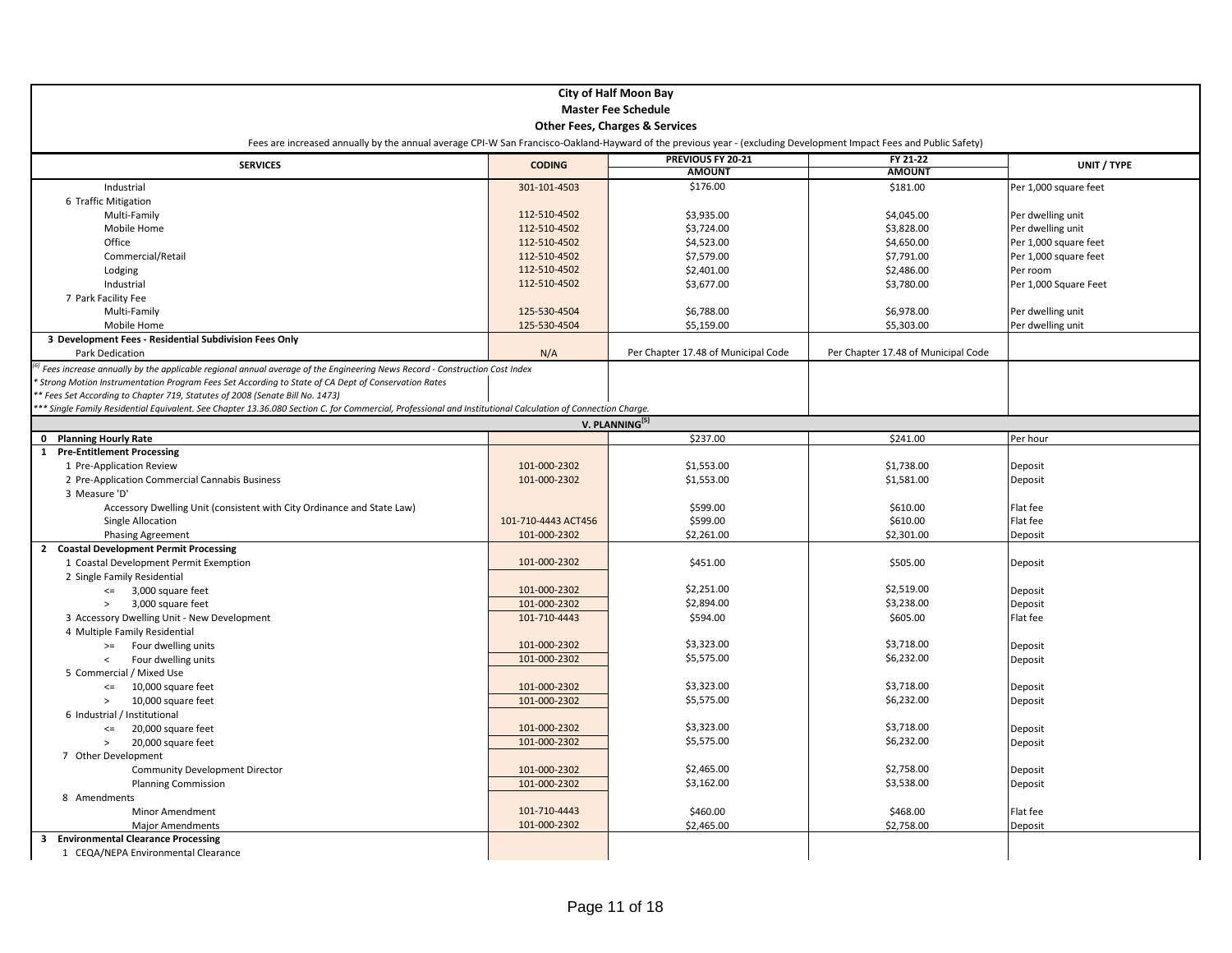| <b>City of Half Moon Bay</b>                                                                                                                                       |               |                                                           |                                                           |                     |  |
|--------------------------------------------------------------------------------------------------------------------------------------------------------------------|---------------|-----------------------------------------------------------|-----------------------------------------------------------|---------------------|--|
| <b>Master Fee Schedule</b>                                                                                                                                         |               |                                                           |                                                           |                     |  |
|                                                                                                                                                                    |               |                                                           |                                                           |                     |  |
|                                                                                                                                                                    |               | <b>Other Fees, Charges &amp; Services</b>                 |                                                           |                     |  |
| Fees are increased annually by the annual average CPI-W San Francisco-Oakland-Hayward of the previous year - (excluding Development Impact Fees and Public Safety) |               |                                                           |                                                           |                     |  |
| <b>SERVICES</b>                                                                                                                                                    | <b>CODING</b> | PREVIOUS FY 20-21                                         | FY 21-22                                                  | UNIT / TYPE         |  |
|                                                                                                                                                                    |               | <b>AMOUNT</b>                                             | <b>AMOUNT</b>                                             |                     |  |
| <b>Negative Declaration</b>                                                                                                                                        | 101-000-2302  | \$4,502.00                                                | \$5,037.00                                                | Deposit             |  |
| EIR                                                                                                                                                                | 101-000-2302  | \$10,131.00                                               | \$11,335.00                                               | Deposit             |  |
| 2 Notice of Exemption                                                                                                                                              | 101-710-4443  | \$237.00                                                  | \$241.00                                                  | Flat fee            |  |
| <b>Design Review Processing</b>                                                                                                                                    |               |                                                           |                                                           |                     |  |
| 1 Architectural, Landscape, and Site Plan Review                                                                                                                   | 101-000-2302  | \$669.00                                                  | \$749.00                                                  | Deposit             |  |
| 5 Entitlement Processing                                                                                                                                           |               |                                                           |                                                           |                     |  |
| 1 Home Occupation                                                                                                                                                  | 101-710-4443  | \$118.00                                                  | \$120.00                                                  | Flat fee            |  |
| 2 Commercial Cannabis Business License                                                                                                                             | 101-000-2302  | \$5,371.00                                                | \$5,604.00                                                | Deposit             |  |
| 3 Use Permit                                                                                                                                                       | 101-000-2302  | \$1,018.00                                                | \$1,139.00                                                | Deposit             |  |
| 4 Variance / Exception Planning Commission                                                                                                                         | 101-000-2302  | \$1,018.00                                                | \$1,139.00                                                | Deposit             |  |
| 5 Exception and Community Development Director                                                                                                                     | 101-000-2302  | \$449.00                                                  | \$502.00                                                  | Deposit             |  |
| 6 Zoning, LCP, and GP Amendments                                                                                                                                   |               |                                                           |                                                           |                     |  |
| LCP/GP                                                                                                                                                             | 101-000-2302  | \$15,814.00                                               | \$17,693.00                                               | Deposit             |  |
| IP/Rezoning                                                                                                                                                        | 101-000-2302  | \$15,814.00                                               | \$17,693.00                                               | Deposit             |  |
| Planned Unit Development Specific Plan                                                                                                                             | 101-000-2302  | \$15,814.00                                               | \$17,693.00                                               | Deposit             |  |
| Planned Unit Development Specific Plan Amendment                                                                                                                   | 101-000-2302  | \$7,880.00                                                | \$8,816.00                                                | Deposit             |  |
| Planned Unit Development Precise Plan                                                                                                                              | 101-000-2302  | \$7,880.00                                                | \$8,816.00                                                | Deposit             |  |
| Planned Unit Development Precise Plan Amendment                                                                                                                    | 101-000-2302  | \$4,074.00                                                | \$4,558.00                                                | Deposit             |  |
| Annexation/Prezoning                                                                                                                                               | 101-000-2302  | \$15,814.00<br>Half the original fee if applicable. No    | \$17,693.00<br>Half the original fee if applicable. No    | Deposit             |  |
| 6 Appeals                                                                                                                                                          |               | appeal fee if the City is the applicant.                  | appeal fee if the City is the applicant.                  |                     |  |
| Filling Fee - Outside CCC Aplleals Jurisdiction                                                                                                                    | 101-710-4443  | \$232.00                                                  | \$241.00                                                  | Flat fee            |  |
| Filling Fee - Within CCC Aplleals Jurisdiction                                                                                                                     |               |                                                           |                                                           | No fee              |  |
| Processing Fee - Paid by developer                                                                                                                                 | 101-000-2302  | \$3,376.00                                                | \$3,777.00                                                | Deposit             |  |
| 7 Land Division and Merger                                                                                                                                         |               |                                                           |                                                           |                     |  |
| Certificate of Compliance                                                                                                                                          | 101-000-2302  | \$2,036.00                                                | \$2,278.00                                                | Deposit             |  |
| Lot Merger                                                                                                                                                         | 101-000-2302  | \$899.00                                                  | \$1,006.00                                                | Deposit             |  |
| Lot Line Adjustment                                                                                                                                                | 101-000-2302  | \$2,036.00                                                | \$2,278.00                                                | Deposit             |  |
| Parcel Map (four or fewer lots)                                                                                                                                    | 101-000-2302  | \$4,074.00                                                | \$4,558.00                                                | Deposit             |  |
| <b>Tentative Subdivision Map</b>                                                                                                                                   | 101-000-2302  | \$11,258.00                                               | \$12,596.00                                               | Deposit             |  |
| <b>Subdivision Agreement</b>                                                                                                                                       | 101-000-2302  | \$4,502.00                                                | \$5,037.00                                                | Deposit             |  |
| <b>Time Extension</b>                                                                                                                                              | 101-000-2302  | \$2,036.00                                                | \$2,278.00                                                | Deposit             |  |
| 8 Sign Permit                                                                                                                                                      |               |                                                           |                                                           |                     |  |
| <b>Community Development Director Review</b>                                                                                                                       | 101-710-4443  | \$177.00                                                  | \$184.00                                                  | Flat fee            |  |
| <b>Planning Commission Review</b>                                                                                                                                  | 101-000-2302  | \$1,018.00                                                | \$1,139.00                                                | Deposit             |  |
| <b>Exceptions Planning Commission Review</b>                                                                                                                       | 101-000-2302  | \$1,018.00                                                | \$1,139.00                                                | Deposit             |  |
| 9 Other Services                                                                                                                                                   |               |                                                           |                                                           |                     |  |
| Zoning Compliance Letter                                                                                                                                           | 101-710-4443  | \$232.00                                                  | \$241.00                                                  | Flat fee            |  |
| Public Convenience & Necessity Letter                                                                                                                              | 101-710-4443  | \$232.00                                                  | \$241.00                                                  | Flat fee            |  |
| Water Transfer Letter                                                                                                                                              | 101-710-4443  | \$232.00                                                  | \$241.00                                                  | Flat fee            |  |
| 10 Tree Removal Review                                                                                                                                             |               |                                                           |                                                           |                     |  |
| Up to 5 trees                                                                                                                                                      | 101-710-4443  | \$301.00                                                  | \$306.00                                                  | Flat Fee            |  |
| More than 5 trees                                                                                                                                                  | 101-000-2302  | \$508.00                                                  | \$529.00                                                  | Deposit             |  |
| 11 Mobile Food Vendor Permit                                                                                                                                       | 101-710-4443  | \$232.00                                                  | \$241.00                                                  | Flat fee            |  |
| 12 Sound Amplification Permit                                                                                                                                      | 101-710-4442  | \$232.00                                                  | \$241.00                                                  | Flat fee            |  |
| 13 Fees Required by other Agencies <sup>[7]</sup>                                                                                                                  |               |                                                           |                                                           |                     |  |
| 1 California Department of Fish and Wildlife                                                                                                                       |               | Fee required to review various                            | Fee required to review various                            | Per agency schedule |  |
|                                                                                                                                                                    |               | environmental documents<br>Annexation fees vary by acrage | environmental documents<br>Annexation fees vary by acrage | Per agency schedule |  |
| 2 Local Agency Formation Commission (LAFCo)                                                                                                                        |               |                                                           |                                                           |                     |  |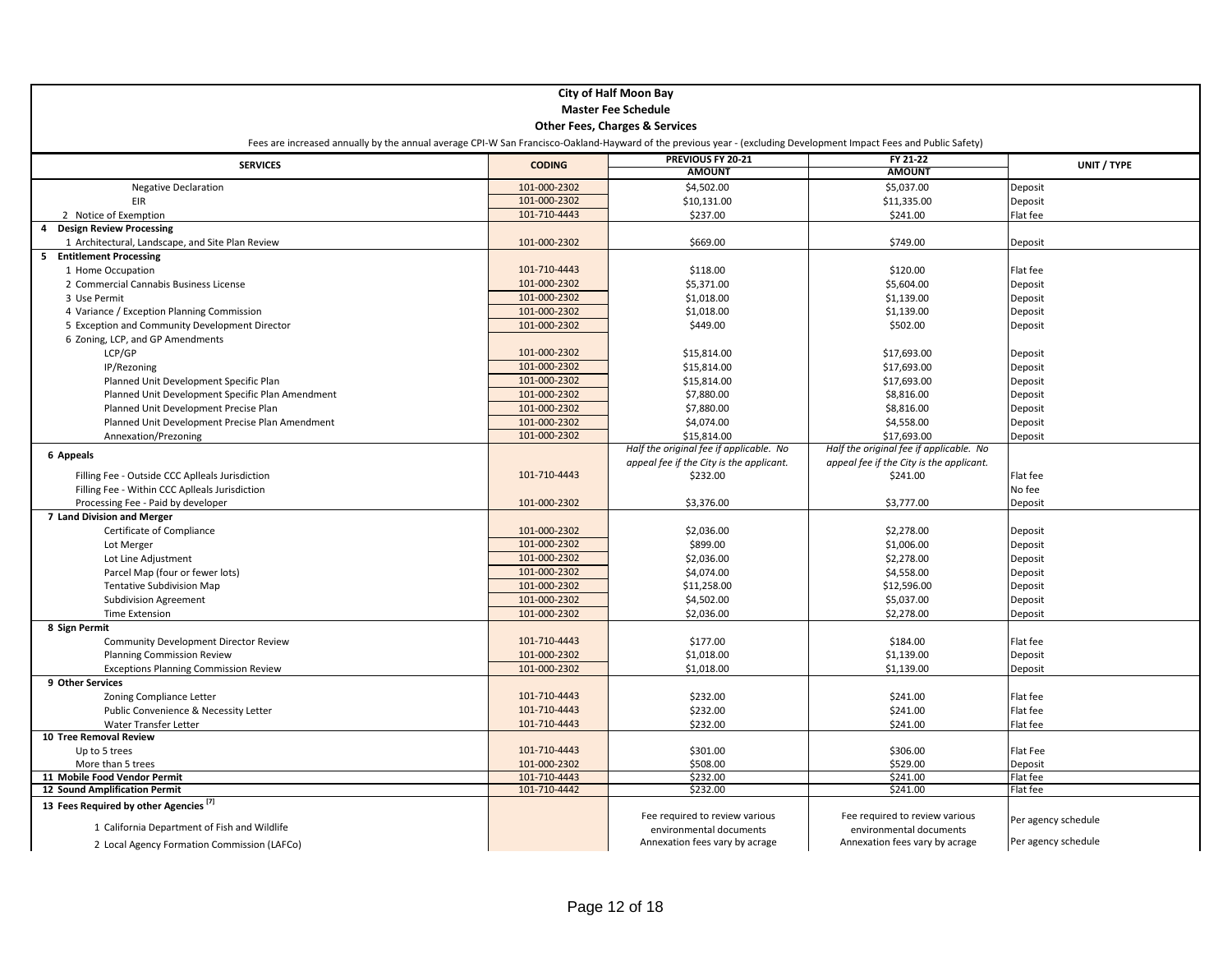|                                                                                                                                                                    |               | <b>City of Half Moon Bay</b>                            |                                                         |                     |
|--------------------------------------------------------------------------------------------------------------------------------------------------------------------|---------------|---------------------------------------------------------|---------------------------------------------------------|---------------------|
|                                                                                                                                                                    |               | <b>Master Fee Schedule</b>                              |                                                         |                     |
|                                                                                                                                                                    |               | <b>Other Fees, Charges &amp; Services</b>               |                                                         |                     |
| Fees are increased annually by the annual average CPI-W San Francisco-Oakland-Hayward of the previous year - (excluding Development Impact Fees and Public Safety) |               |                                                         |                                                         |                     |
| <b>SERVICES</b>                                                                                                                                                    | <b>CODING</b> | PREVIOUS FY 20-21                                       | FY 21-22                                                | UNIT / TYPE         |
|                                                                                                                                                                    |               | <b>AMOUNT</b>                                           | <b>AMOUNT</b>                                           |                     |
| 3 San Mateo County Recorder                                                                                                                                        |               | Fee required to record and/or post various<br>documents | Fee required to record and/or post various<br>documents | Per agency schedule |
| For deposit accounts, total cost equal to 100% of staff and/or consultant time and materials                                                                       |               |                                                         |                                                         |                     |
| Fees charged by these agencies are in addition to fees charged by the City                                                                                         |               |                                                         |                                                         |                     |
|                                                                                                                                                                    |               | VI. ADMINISTRATIVE CITATION PENALTIES                   |                                                         |                     |
| 1 Violations of Municipal Code other than building or safety provisions                                                                                            |               |                                                         |                                                         |                     |
| 1 First Violation                                                                                                                                                  | 101-101-4441  | \$100.00                                                | \$100.00                                                | Each                |
| 2 Second Violation within one calendar year                                                                                                                        | 101-101-4441  | \$200.00                                                | \$200.00                                                | Each                |
| 3 Third or subsequent violations within one calendar year                                                                                                          | 101-101-4441  | \$500.00                                                | \$500.00                                                | Each                |
| 2 Violations of building or safety provisions of the Municipal Code                                                                                                |               |                                                         |                                                         |                     |
| 1 First Violation                                                                                                                                                  | 101-101-4441  | \$100.00                                                | \$100.00                                                | Each                |
| 2 Second Violation within one calendar year                                                                                                                        | 101-101-4441  | \$500.00                                                | \$500.00                                                | Each                |
| 3 Third or subsequent violations within one calendar year                                                                                                          | 101-101-4441  | \$1,000.00                                              | \$1,000.00                                              | Each                |
|                                                                                                                                                                    |               |                                                         |                                                         |                     |
|                                                                                                                                                                    |               | <b>VII. PARKS AND RECREATION</b>                        |                                                         |                     |
| 1 Violations of Municipal Code other than building or safety provisions                                                                                            |               |                                                         |                                                         |                     |
| 1 First Violation                                                                                                                                                  | 101-101-4441  | \$100.00                                                | \$100.00                                                | Each                |
| 2 Second Violation within one calendar year                                                                                                                        | 101-101-4441  | \$200.00                                                | \$200.00                                                | Each                |
| 3 Third or subsequent violations within one calendar year                                                                                                          | 101-101-4441  | \$500.00                                                | \$500.00                                                | Each                |
| 2 Violations of building or safety provisions of the Municipal Code                                                                                                |               |                                                         |                                                         |                     |
| 1 First Violation                                                                                                                                                  | 101-101-4441  | \$100.00                                                | \$100.00                                                | Each                |
| 2 Second Violation within one calendar year                                                                                                                        | 101-101-4441  | \$500.00                                                | \$500.00                                                | Each<br>Each        |
| 3 Third or subsequent violations within one calendar year<br>3 Facility Rental fees                                                                                | 101-101-4441  | \$1,000.00                                              | \$1,000.00                                              |                     |
| 1 General Public Fees                                                                                                                                              |               |                                                         |                                                         |                     |
| Grand Oak Room                                                                                                                                                     |               |                                                         |                                                         |                     |
| Week Day Rate (9am - 5pm)                                                                                                                                          |               | \$60.00                                                 | \$60.00                                                 | Per Hour            |
| Weekend/WeekDay Rate (after 5pm)                                                                                                                                   |               | \$125.00                                                | \$125.00                                                | Per Hour            |
| Security Deposit                                                                                                                                                   |               | \$500.00                                                | \$500.00                                                | Deposit             |
| Oak Room                                                                                                                                                           |               |                                                         |                                                         |                     |
| Week Day Rate (9am - 5pm)                                                                                                                                          |               | \$40.00                                                 | \$40.00                                                 | Per Hour            |
| Weekend/WeekDay Rate (after 5pm)                                                                                                                                   |               | \$100.00                                                | \$100.00                                                | Per Hour            |
| <b>Security Deposit</b>                                                                                                                                            |               | \$300.00                                                | \$300.00                                                | Deposit             |
| Manzanita Room                                                                                                                                                     |               |                                                         |                                                         |                     |
| Week Day Rate (9am - 5pm)                                                                                                                                          |               | \$25.00                                                 | \$25.00                                                 | Per Hour            |
| Weekend/WeekDay Rate (after 5pm)                                                                                                                                   |               | \$60.00                                                 | \$60.00                                                 | Per Hour            |
| <b>Security Deposit</b>                                                                                                                                            |               | \$200.00                                                | \$200.00                                                | Deposit             |
| Tree Rooms                                                                                                                                                         |               |                                                         |                                                         |                     |
| Week Day Rate (9am - 5pm)                                                                                                                                          |               | \$20.00                                                 | \$20.00                                                 | Per Hour            |
| Weekend/WeekDay Rate (after 5pm)                                                                                                                                   |               | \$35.00                                                 | \$35.00                                                 | Per Hour            |
| <b>Security Deposit</b>                                                                                                                                            |               | \$100.00                                                | \$100.00                                                | Deposit             |
| Day Rooms                                                                                                                                                          |               |                                                         |                                                         |                     |
| Week Day Rate (9am - 5pm)                                                                                                                                          |               | \$20.00                                                 | \$20.00                                                 | Per Hour            |
| Weekend/WeekDay Rate (after 5pm)                                                                                                                                   |               | \$35.00                                                 | \$35.00                                                 | Per Hour            |
| <b>Security Deposit</b>                                                                                                                                            |               | \$100.00                                                | \$100.00                                                | Deposit             |
| Sun Room                                                                                                                                                           |               |                                                         |                                                         |                     |
| Week Day Rate (9am - 5pm)                                                                                                                                          |               | \$20.00                                                 | \$20.00                                                 | Per Hour            |
| Weekend/WeekDay Rate (after 5pm)                                                                                                                                   |               | \$35.00                                                 | \$35.00                                                 | Per Hour            |
| <b>Security Deposit</b>                                                                                                                                            |               | \$100.00                                                | \$100.00                                                | Deposit             |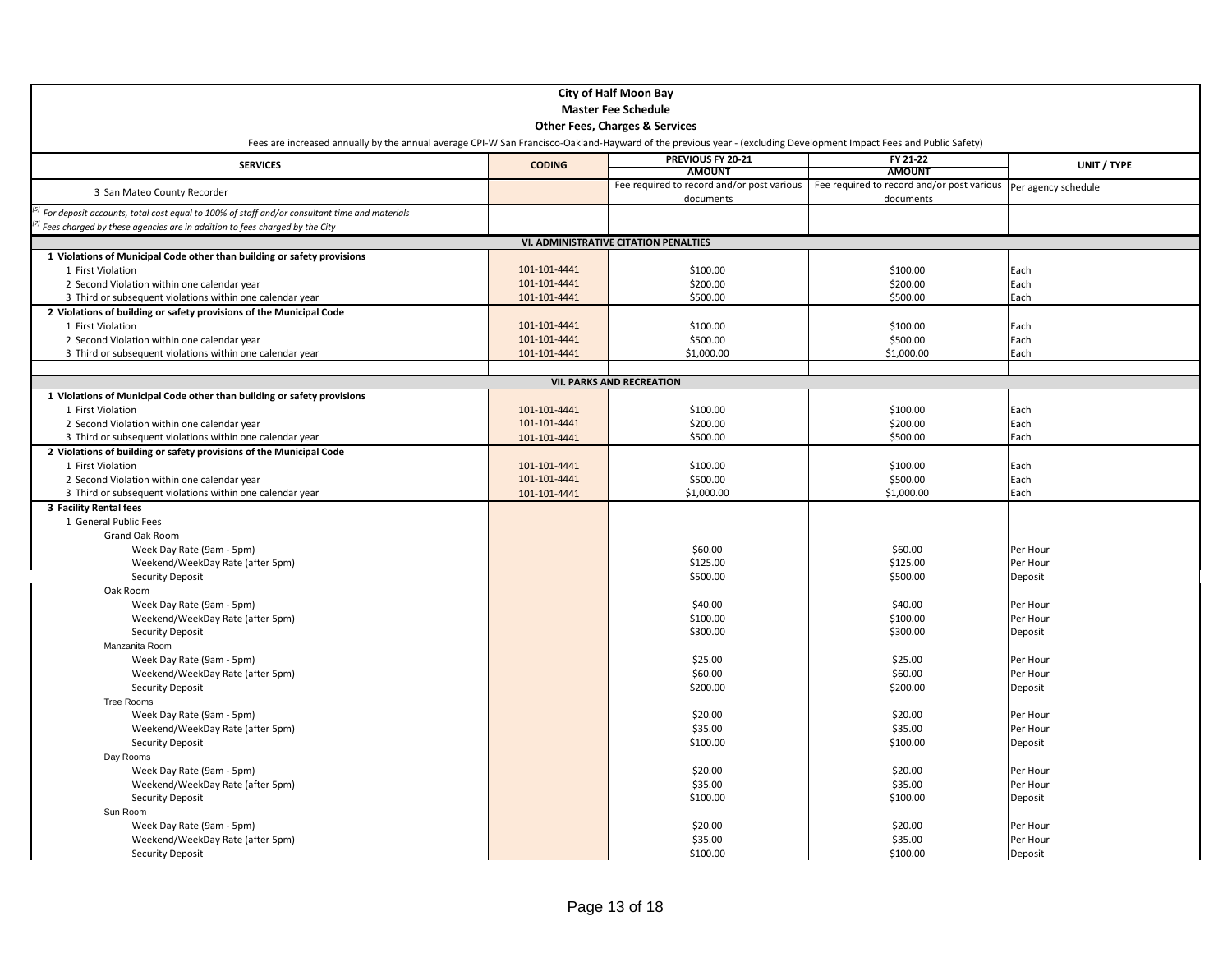|                                       | <b>City of Half Moon Bay</b><br><b>Master Fee Schedule</b><br><b>Other Fees, Charges &amp; Services</b><br>Fees are increased annually by the annual average CPI-W San Francisco-Oakland-Hayward of the previous year - (excluding Development Impact Fees and Public Safety) |                   |               |             |  |  |
|---------------------------------------|-------------------------------------------------------------------------------------------------------------------------------------------------------------------------------------------------------------------------------------------------------------------------------|-------------------|---------------|-------------|--|--|
|                                       |                                                                                                                                                                                                                                                                               | PREVIOUS FY 20-21 | FY 21-22      |             |  |  |
| <b>SERVICES</b>                       | <b>CODING</b>                                                                                                                                                                                                                                                                 | <b>AMOUNT</b>     | <b>AMOUNT</b> | UNIT / TYPE |  |  |
| Ted Adcock Kitchen (Kitchen Only)     |                                                                                                                                                                                                                                                                               |                   |               |             |  |  |
| Week Day Rate (9am - 5pm)             |                                                                                                                                                                                                                                                                               | \$30.00           | \$30.00       | Per Hour    |  |  |
| Weekend/WeekDay Rate (after 5pm)      |                                                                                                                                                                                                                                                                               | \$60.00           | \$60.00       | Per Hour    |  |  |
| <b>Security Deposit</b>               |                                                                                                                                                                                                                                                                               | \$500.00          | \$500.00      | Deposit     |  |  |
| Ted Adcock Kitchen (with Room Rental) |                                                                                                                                                                                                                                                                               |                   |               |             |  |  |
| Week Day Rate (9am - 5pm)             |                                                                                                                                                                                                                                                                               | \$15.00           | \$15.00       | Per Hour    |  |  |
| Weekend/WeekDay Rate (after 5pm)      |                                                                                                                                                                                                                                                                               | \$30.00           | \$30.00       | Per Hour    |  |  |
| <b>Security Deposit</b>               |                                                                                                                                                                                                                                                                               | \$100.00          | \$100.00      | Deposit     |  |  |
| <b>Train Depot</b>                    |                                                                                                                                                                                                                                                                               |                   |               |             |  |  |
| Week Day Rate (9am - 5pm)             |                                                                                                                                                                                                                                                                               | \$30.00           | \$30.00       | Per hour    |  |  |
| Weekend/WeekDay Rate (after 5pm)      |                                                                                                                                                                                                                                                                               | \$35.00           | \$35.00       | Per hour    |  |  |
| <b>Security Deposit</b>               |                                                                                                                                                                                                                                                                               | \$100.00          | \$100.00      | Deposit     |  |  |
| Smith Field #3                        |                                                                                                                                                                                                                                                                               |                   |               |             |  |  |
| No Lights                             |                                                                                                                                                                                                                                                                               | \$20.00           | \$20.00       | Per hour    |  |  |
| W/ Lights                             |                                                                                                                                                                                                                                                                               | \$55.00           | \$55.00       | Per hour    |  |  |
| Library Community Room (Full Room)    |                                                                                                                                                                                                                                                                               |                   |               |             |  |  |
| Week Day Rate (9am - 5pm)             |                                                                                                                                                                                                                                                                               | \$25.00           | \$25.00       | Per Hour    |  |  |
| Weekend/WeekDay Rate (after 5pm)      |                                                                                                                                                                                                                                                                               | \$60.00           | \$60.00       | Per Hour    |  |  |
| <b>Security Deposit</b>               |                                                                                                                                                                                                                                                                               | \$200.00          | \$200.00      | Deposit     |  |  |
| Library Community Room (Room A)       |                                                                                                                                                                                                                                                                               |                   |               |             |  |  |
| Week Day Rate (9am - 5pm)             |                                                                                                                                                                                                                                                                               | \$15.00           | \$15.00       | Per Hour    |  |  |
| Weekend/WeekDay Rate (after 5pm)      |                                                                                                                                                                                                                                                                               | \$25.00           | \$25.00       | Per Hour    |  |  |
| <b>Security Deposit</b>               |                                                                                                                                                                                                                                                                               | \$200.00          | \$200.00      | Deposit     |  |  |
| Library Community Room (Room B)       |                                                                                                                                                                                                                                                                               |                   |               |             |  |  |
| Week Day Rate (9am - 5pm)             |                                                                                                                                                                                                                                                                               | \$20.00           | \$20.00       | Per Hour    |  |  |
| Weekend/WeekDay Rate (after 5pm)      |                                                                                                                                                                                                                                                                               | \$35.00           | \$35.00       | Per hour    |  |  |
| <b>Security Deposit</b>               |                                                                                                                                                                                                                                                                               | \$200.00          | \$200.00      | Deposit     |  |  |
| 2 Non-Profit/Government Fees          |                                                                                                                                                                                                                                                                               |                   |               |             |  |  |
| Grand Oak Room                        |                                                                                                                                                                                                                                                                               |                   |               |             |  |  |
| Week Day Rate (9am - 5pm)             |                                                                                                                                                                                                                                                                               | \$25.00           | \$25.00       | Per Hour    |  |  |
| Weekend/WeekDay Rate (after 5pm)      |                                                                                                                                                                                                                                                                               | \$50.00           | \$50.00       | Per Hour    |  |  |
| <b>Security Deposit</b>               |                                                                                                                                                                                                                                                                               | \$300.00          | \$300.00      | Deposit     |  |  |
| Oak Room                              |                                                                                                                                                                                                                                                                               |                   |               |             |  |  |
| Week Day Rate (9am - 5pm)             |                                                                                                                                                                                                                                                                               | \$15.00           | \$15.00       | Per Hour    |  |  |
| Weekend/WeekDay Rate (after 5pm)      |                                                                                                                                                                                                                                                                               | \$30.00           | \$30.00       | Per Hour    |  |  |
| <b>Security Deposit</b>               |                                                                                                                                                                                                                                                                               | \$200.00          | \$200.00      | Deposit     |  |  |
| Manzanita Room                        |                                                                                                                                                                                                                                                                               |                   |               |             |  |  |
| Week Day Rate (9am - 5pm)             |                                                                                                                                                                                                                                                                               | \$10.00           | \$10.00       | Per Hour    |  |  |
| Weekend/WeekDay Rate (after 5pm)      |                                                                                                                                                                                                                                                                               | \$20.00           | \$20.00       | Per Hour    |  |  |
| <b>Security Deposit</b>               |                                                                                                                                                                                                                                                                               | \$100.00          | \$100.00      | Deposit     |  |  |
| Tree Rooms                            |                                                                                                                                                                                                                                                                               |                   |               |             |  |  |
| Week Day Rate (9am - 5pm)             |                                                                                                                                                                                                                                                                               | \$10.00           | \$10.00       | Per Hour    |  |  |
| Weekend/WeekDay Rate (after 5pm)      |                                                                                                                                                                                                                                                                               | \$20.00           | \$20.00       | Per Hour    |  |  |
| <b>Security Deposit</b>               |                                                                                                                                                                                                                                                                               | \$100.00          | \$100.00      | Deposit     |  |  |
| Day Rooms                             |                                                                                                                                                                                                                                                                               |                   |               |             |  |  |
| Week Day Rate (9am - 5pm)             |                                                                                                                                                                                                                                                                               | \$10.00           | \$10.00       | Per Hour    |  |  |
| Weekend/WeekDay Rate (after 5pm)      |                                                                                                                                                                                                                                                                               | \$20.00           | \$20.00       | Per Hour    |  |  |
| <b>Security Deposit</b>               |                                                                                                                                                                                                                                                                               | \$100.00          | \$100.00      | Deposit     |  |  |
| Sun Room                              |                                                                                                                                                                                                                                                                               |                   |               |             |  |  |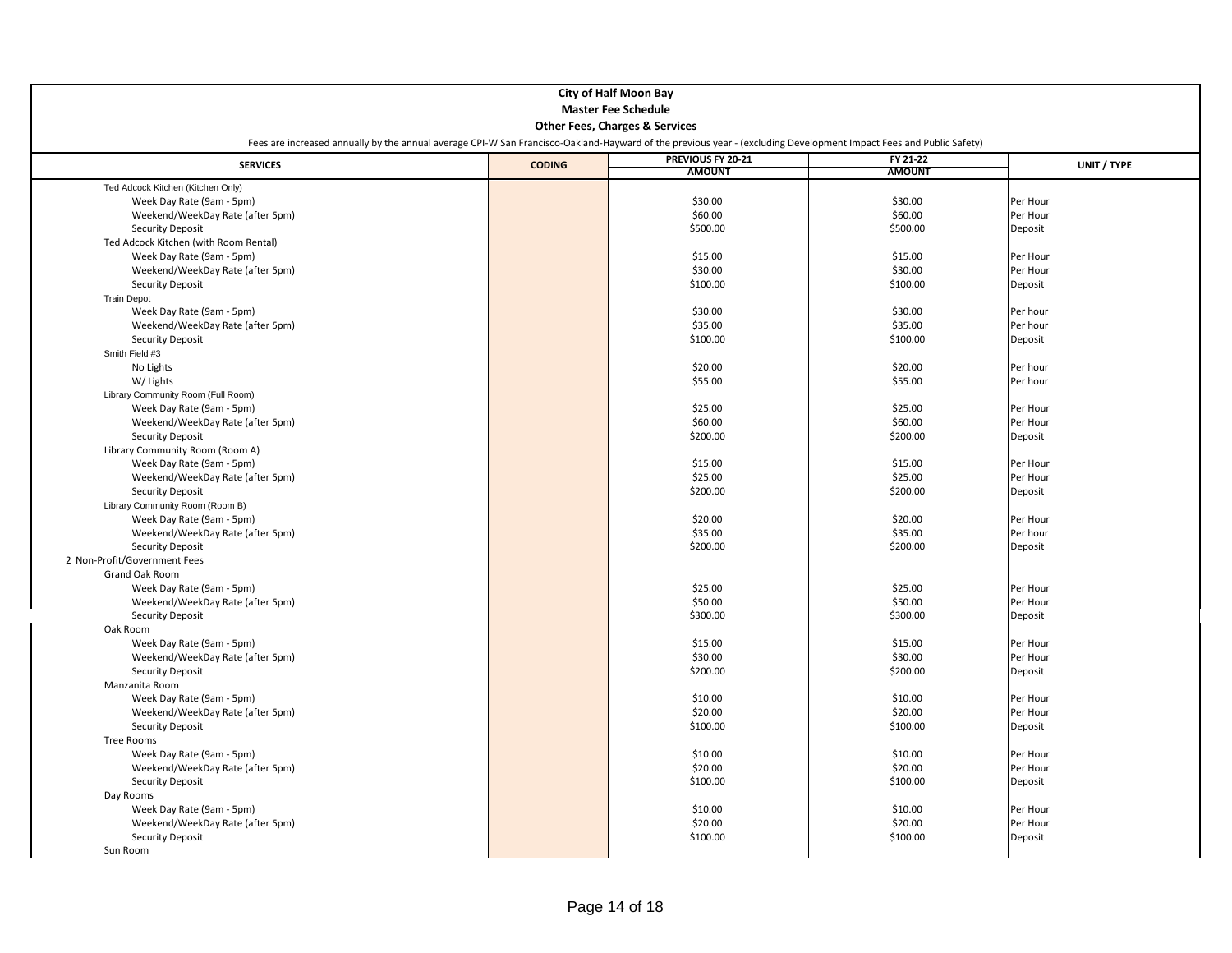|                                                 |                                                                                                                                                                    | <b>City of Half Moon Bay</b> |               |                    |  |  |  |  |
|-------------------------------------------------|--------------------------------------------------------------------------------------------------------------------------------------------------------------------|------------------------------|---------------|--------------------|--|--|--|--|
|                                                 | <b>Master Fee Schedule</b>                                                                                                                                         |                              |               |                    |  |  |  |  |
|                                                 | <b>Other Fees, Charges &amp; Services</b>                                                                                                                          |                              |               |                    |  |  |  |  |
|                                                 | Fees are increased annually by the annual average CPI-W San Francisco-Oakland-Hayward of the previous year - (excluding Development Impact Fees and Public Safety) |                              |               |                    |  |  |  |  |
|                                                 |                                                                                                                                                                    |                              |               |                    |  |  |  |  |
| <b>SERVICES</b>                                 | <b>CODING</b>                                                                                                                                                      | PREVIOUS FY 20-21            | FY 21-22      | UNIT / TYPE        |  |  |  |  |
|                                                 |                                                                                                                                                                    | <b>AMOUNT</b>                | <b>AMOUNT</b> |                    |  |  |  |  |
| Week Day Rate (9am - 5pm)                       |                                                                                                                                                                    | \$10.00                      | \$10.00       | Per Hour           |  |  |  |  |
| Weekend/WeekDay Rate (after 5pm)                |                                                                                                                                                                    | \$20.00                      | \$20.00       | Per Hour           |  |  |  |  |
| <b>Security Deposit</b>                         |                                                                                                                                                                    | \$100.00                     | \$100.00      | Deposit            |  |  |  |  |
| Ted Adcock Kitchen (Kitchen Only)               |                                                                                                                                                                    |                              |               |                    |  |  |  |  |
| Week Day Rate (9am - 5pm)                       |                                                                                                                                                                    | \$15.00                      | \$15.00       | Per Hour           |  |  |  |  |
| Weekend/WeekDay Rate (after 5pm)                |                                                                                                                                                                    | \$30.00                      | \$30.00       | Per Hour           |  |  |  |  |
| <b>Security Deposit</b>                         |                                                                                                                                                                    | \$100.00                     | \$100.00      | Deposit            |  |  |  |  |
| Ted Adcock Kitchen (with Room Rental)           |                                                                                                                                                                    |                              |               |                    |  |  |  |  |
| Week Day Rate (9am - 5pm)                       |                                                                                                                                                                    | \$10.00                      | \$10.00       | Per Hour           |  |  |  |  |
| Weekend/WeekDay Rate (after 5pm)                |                                                                                                                                                                    | \$20.00                      | \$20.00       | Per Hour           |  |  |  |  |
| <b>Security Deposit</b>                         |                                                                                                                                                                    | \$100.00                     | \$100.00      | Deposit            |  |  |  |  |
|                                                 |                                                                                                                                                                    |                              |               |                    |  |  |  |  |
| <b>Train Depot</b>                              |                                                                                                                                                                    |                              |               |                    |  |  |  |  |
| Week Day Rate (9am - 5pm)                       |                                                                                                                                                                    | \$10.00                      | \$10.00       | Per hour           |  |  |  |  |
| Weekend/WeekDay Rate (after 5pm)                |                                                                                                                                                                    | \$20.00                      | \$20.00       | Per hour           |  |  |  |  |
| <b>Security Deposit</b>                         |                                                                                                                                                                    | \$100.00                     | \$100.00      | Deposit            |  |  |  |  |
| Smith Field #3                                  |                                                                                                                                                                    |                              |               |                    |  |  |  |  |
| No Lights                                       |                                                                                                                                                                    | \$20.00                      | \$20.00       | Per hour           |  |  |  |  |
| W/ Lights                                       |                                                                                                                                                                    | \$55.00                      | \$55.00       | Per hour           |  |  |  |  |
| Library Community Room (Full Room)              |                                                                                                                                                                    |                              |               |                    |  |  |  |  |
| Week Day Rate (9am - 5pm)                       |                                                                                                                                                                    | \$10.00                      | \$10.00       | Per Hour           |  |  |  |  |
| Weekend/WeekDay Rate (after 5pm)                |                                                                                                                                                                    | \$20.00                      | \$20.00       | Per Hour           |  |  |  |  |
| <b>Security Deposit</b>                         |                                                                                                                                                                    | \$100.00                     | \$100.00      | Deposit            |  |  |  |  |
| Library Community Room (Room A)                 |                                                                                                                                                                    |                              |               |                    |  |  |  |  |
| Week Day Rate (9am - 5pm)                       |                                                                                                                                                                    | \$10.00                      | \$10.00       | Per Hour           |  |  |  |  |
| Weekend/WeekDay Rate (after 5pm)                |                                                                                                                                                                    | \$20.00                      | \$20.00       | Per Hour           |  |  |  |  |
| <b>Security Deposit</b>                         |                                                                                                                                                                    | \$100.00                     | \$100.00      | Deposit            |  |  |  |  |
| Library Community Room (Room B)                 |                                                                                                                                                                    |                              |               |                    |  |  |  |  |
| Week Day Rate (9am - 5pm)                       |                                                                                                                                                                    | \$10.00                      | \$10.00       | Per Hour           |  |  |  |  |
| Weekend/WeekDay Rate (after 5pm)                |                                                                                                                                                                    | \$20.00                      | \$20.00       | Per hour           |  |  |  |  |
| <b>Security Deposit</b>                         |                                                                                                                                                                    | \$100.00                     | \$100.00      | Deposit            |  |  |  |  |
| 3 Staff Fees                                    |                                                                                                                                                                    |                              |               |                    |  |  |  |  |
| <b>Building Attendant</b>                       |                                                                                                                                                                    | \$25.00                      | \$25.00       | Per Hour           |  |  |  |  |
|                                                 |                                                                                                                                                                    | <b>VIII. PUBLIC SAFETY</b>   |               |                    |  |  |  |  |
| 1 Duplication                                   |                                                                                                                                                                    |                              |               |                    |  |  |  |  |
| 1 Public Safety Reports                         | 101-310-4411                                                                                                                                                       | \$10.00                      | \$10.00       | Each               |  |  |  |  |
| 2 Photo Reproduction                            | 101-310-4411                                                                                                                                                       | \$20.00                      | \$20.00       | Each               |  |  |  |  |
| 3 Audio Tape/CD Reproduction                    | 101-310-4411                                                                                                                                                       | \$20.00                      | \$20.00       | Per tape / CD cisc |  |  |  |  |
|                                                 | 101-310-4411                                                                                                                                                       | \$20.00                      | \$20.00       |                    |  |  |  |  |
| 4 Audio Tape Reproduction<br>2 Licensing        |                                                                                                                                                                    |                              |               | Per tape / CD cisc |  |  |  |  |
|                                                 |                                                                                                                                                                    |                              |               |                    |  |  |  |  |
| 1 Bingo Establishment Processing (Chapter 3.94) |                                                                                                                                                                    |                              |               |                    |  |  |  |  |
| <b>Bingo Establishment</b>                      | 101-310-4203                                                                                                                                                       | \$134.00                     | \$134.00      | Each               |  |  |  |  |
| Renewal                                         | 101-310-4203                                                                                                                                                       | \$134.00                     | \$134.00      | Each per year      |  |  |  |  |
| 2 Fortune Telling (Chapter 3.95)                |                                                                                                                                                                    |                              |               |                    |  |  |  |  |
| <b>New Business</b>                             | 101-310-4203                                                                                                                                                       | \$668.00                     | \$668.00      | Each               |  |  |  |  |
| Renewal                                         | 101-310-4203                                                                                                                                                       | \$134.00                     | \$134.00      | Each per year      |  |  |  |  |
| New Tech.                                       | 101-310-4203                                                                                                                                                       | \$668.00                     | \$668.00      | Each               |  |  |  |  |
| Renewal Tech                                    | 101-310-4203                                                                                                                                                       | \$134.00                     | \$134.00      | Each per year      |  |  |  |  |
| 3 Massage Establishments (Chapter 3.88)         |                                                                                                                                                                    |                              |               |                    |  |  |  |  |
| <b>New Business</b>                             | 101-310-4203                                                                                                                                                       | \$668.00                     | \$668.00      | Each               |  |  |  |  |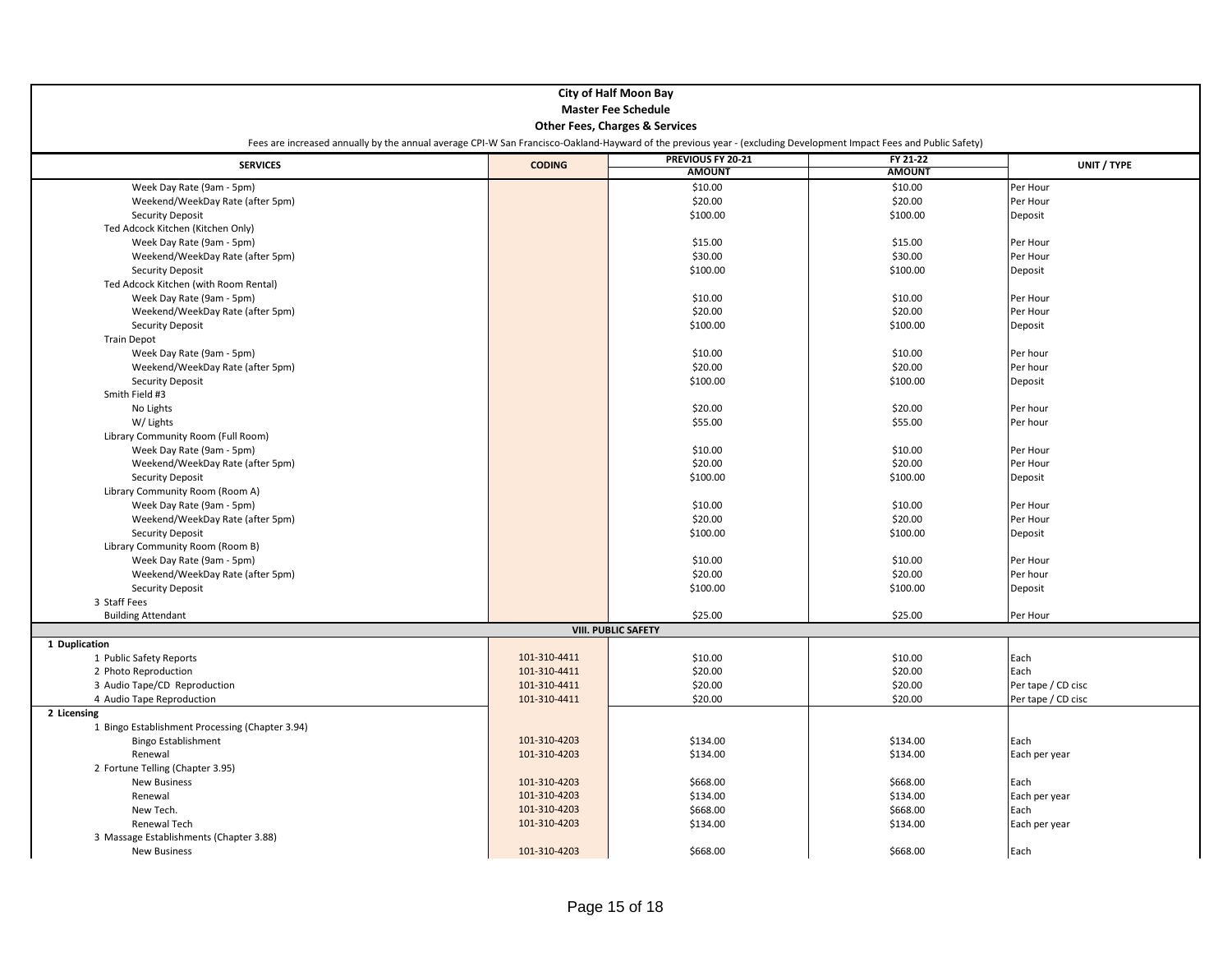|                         |                                                                                                                                                                    |                                          | <b>City of Half Moon Bay</b>              |                       |                    |                       |                      |
|-------------------------|--------------------------------------------------------------------------------------------------------------------------------------------------------------------|------------------------------------------|-------------------------------------------|-----------------------|--------------------|-----------------------|----------------------|
|                         |                                                                                                                                                                    |                                          | <b>Master Fee Schedule</b>                |                       |                    |                       |                      |
|                         |                                                                                                                                                                    |                                          | <b>Other Fees, Charges &amp; Services</b> |                       |                    |                       |                      |
|                         | Fees are increased annually by the annual average CPI-W San Francisco-Oakland-Hayward of the previous year - (excluding Development Impact Fees and Public Safety) |                                          |                                           |                       |                    |                       |                      |
|                         |                                                                                                                                                                    |                                          |                                           | PREVIOUS FY 20-21     |                    | FY 21-22              |                      |
|                         | <b>SERVICES</b>                                                                                                                                                    | <b>CODING</b>                            |                                           | <b>AMOUNT</b>         |                    | <b>AMOUNT</b>         | UNIT / TYPE          |
|                         | Renewal                                                                                                                                                            | 101-310-4203                             |                                           | \$134.00              |                    | \$134.00              | Each per year        |
|                         | Transfer                                                                                                                                                           | 101-310-4203                             |                                           | \$668.00              |                    | \$668.00              | Each                 |
|                         | Reinstatement - "grandfather" existing practitioners prior to Jan 1, 2015                                                                                          | 101-310-4203                             |                                           | \$286.00              |                    | \$286.00              | Each                 |
|                         | New Tech.                                                                                                                                                          | 101-310-4203                             |                                           | \$0.00                |                    | \$0.00                | No fee               |
|                         | Renewal (Tech)                                                                                                                                                     | 101-310-4203                             | \$0.00                                    |                       | \$0.00             |                       | No fee               |
|                         | Reinstatement (Tech)                                                                                                                                               | 101-310-4203                             |                                           | \$0.00                | \$0.00             |                       | No fee               |
|                         | 4 Secondhand Dealers                                                                                                                                               |                                          |                                           |                       |                    |                       |                      |
|                         | <b>New Dealers</b>                                                                                                                                                 | 101-310-4203                             |                                           | \$134.00              |                    | \$134.00              | Each                 |
|                         | Renewal                                                                                                                                                            | 101-310-4203                             | \$134.00                                  |                       | \$134.00           |                       | Each per year        |
|                         | 5 Solicitor / Peddler<br><b>New Applicant</b>                                                                                                                      | 101-310-4203                             | \$668.00                                  |                       |                    | \$668.00              | Each                 |
|                         | Annual Renewal                                                                                                                                                     | 101-310-4203                             |                                           | \$134.00              |                    | \$134.00              | Each per year        |
| 3 Miscellaneous Fees    |                                                                                                                                                                    |                                          |                                           |                       |                    |                       |                      |
|                         | 1 Public Safety Service Fees                                                                                                                                       |                                          |                                           |                       |                    |                       |                      |
|                         | 2 Vehicle Release                                                                                                                                                  | 101-310-4203                             |                                           | \$95.00               |                    | \$95.00               | Per vehicle          |
|                         | Repossession Release                                                                                                                                               | 101-310-4203                             |                                           | \$15.00               |                    | \$15.00               | Per vehicle          |
|                         | 3 Clearance/Special Letters                                                                                                                                        | 101-310-4203                             |                                           | \$42.00               |                    | \$42.00               | Each                 |
|                         | 4 Illegal Sign Confiscation                                                                                                                                        | 101-310-4203                             |                                           | \$173.00              |                    | \$173.00              | Per incidence        |
|                         | 5 Illegal Fireworks Confiscation                                                                                                                                   | 101-310-4203                             |                                           | \$173.00              |                    | \$173.00              | Per citation         |
| 4 Parking Fees          |                                                                                                                                                                    |                                          |                                           |                       |                    |                       |                      |
|                         | 1 Temporary Offstreet Parking                                                                                                                                      | 101-310-4203                             |                                           | \$21.00               |                    | \$21.00               | Per vehicle per year |
|                         |                                                                                                                                                                    |                                          |                                           |                       |                    |                       |                      |
| 5 Citation Fee Schedule |                                                                                                                                                                    |                                          |                                           |                       |                    |                       |                      |
| 1. Municipal Code       |                                                                                                                                                                    |                                          | <b>FEE</b>                                | <b>DELINQUENT FEE</b> | <b>FEE</b>         | <b>DELINQUENT FEE</b> |                      |
| 3.92.030                | Solicitors License Required                                                                                                                                        | 101-310-4301 ACT90                       |                                           |                       | \$50.00            | \$44.00               | Each                 |
| 9.11.010                | Skateboard Park Use: Pads/Helment                                                                                                                                  | 101-310-4301 ACT90                       |                                           |                       | \$25.00            | \$44.00               | Each                 |
| 9.12.040                | Consume Alcohol In Public Right Of Way                                                                                                                             | 101-310-4301 ACT90                       |                                           |                       |                    |                       | Each                 |
| 9.12.050                | Alcoholic Beverages-Public Parks                                                                                                                                   | 101-310-4301 ACT90                       |                                           |                       |                    |                       | Each                 |
| 9.12.070                | <b>Prohibit Fires City Beaches</b>                                                                                                                                 | 101-310-4301 ACT90                       |                                           |                       |                    |                       | Each                 |
| 9.12.080                | <b>Prohibit Fires City Parks</b>                                                                                                                                   | 101-310-4301 ACT90                       |                                           |                       |                    |                       | Each                 |
| 9.12.090                | Prohibit Glass Containers City Parks And Beaches<br>Park Hours-Closed Sunset to Sunrise                                                                            | 101-310-4301 ACT90<br>101-310-4301 ACT90 |                                           |                       |                    |                       | Each<br>Each         |
| 9.13.030<br>9.13.050    |                                                                                                                                                                    | 101-310-4301 ACT90                       |                                           |                       |                    |                       | Each                 |
| 9.14.010(b)             | Unlawful Activities (Designated)<br>Fireworks manf/sale/possession                                                                                                 | 101-310-4301 ACT90                       |                                           |                       | \$107.00           | \$47.00               | Each                 |
| 9.24.020                | Sleep in Vehicle 2200/0600                                                                                                                                         | 101-310-4301 ACT90                       |                                           |                       | \$50.00            | \$44.00               | Each                 |
| 9.48.020                | Discharge Firearm (City)                                                                                                                                           | 101-310-4301 ACT90                       |                                           |                       | \$100.00           | \$47.00               | Each                 |
| 9.48.060                | Sale To Minor/gas weapon                                                                                                                                           | 101-310-4301 ACT90                       |                                           |                       | \$25.00            | \$44.00               | Each                 |
| 10.08.020               | Direct Traffic Unauthorized Person                                                                                                                                 | 101-310-4301 ACT90                       |                                           |                       | \$50.00            | \$44.00               | Each                 |
| 10.08.030               | <b>Obey Traffic Direction</b>                                                                                                                                      | 101-310-4301 ACT90                       |                                           |                       | \$50.00            | \$44.00               | Each                 |
| 10.08.060               | <b>Removing Chalk Marks</b>                                                                                                                                        | 101-310-4301 ACT90                       | \$74.00                                   | \$44.00               | \$74.00            | \$44.00               | Each                 |
| 10.12.030               | Obedience To Signs                                                                                                                                                 | 101-310-4301 ACT90                       | \$74.00                                   | \$44.00               | \$74.00            | \$44.00               | Each                 |
| 10.16.040               | U-turns To Enter Parking Spaces                                                                                                                                    | 101-310-4301 ACT90                       |                                           |                       | \$25.00            | \$44.00               | Each                 |
| 10.28.020               | Clinging To Motor Vehicle                                                                                                                                          | 101-310-4301 ACT90                       |                                           |                       | \$50.00            | \$44.00               | Each                 |
| 10.28.040               | Riding/Driving Sidewalk (Vehicle/Horse)                                                                                                                            | 101-310-4301 ACT90                       |                                           |                       | \$25.00            | \$44.00               | Each                 |
| 10.28.050               | Drive On New Pavement/Markings                                                                                                                                     | 101-310-4301 ACT90                       |                                           |                       | \$25.00            | \$44.00               | Each                 |
| 10.28.060               | <b>Limited Access</b>                                                                                                                                              | 101-310-4301 ACT90                       | \$45.00                                   | \$46.00               | \$46.00            | \$47.00               | Each                 |
| 10.28.080               | Obey Barriers And Signs                                                                                                                                            | 101-310-4301 ACT90<br>101-310-4301 ACT90 |                                           |                       | \$25.00<br>\$46.00 | \$44.00               | Each<br>Each         |
| 10.36.110<br>10.36.010  | Wheels Not Curbed<br>No Parking, Stopping, Standing                                                                                                                | 101-310-4301 ACT90                       | \$45.00<br>\$44.00                        | \$46.00<br>\$46.00    | \$45.00            | \$47.00<br>\$47.00    | Each                 |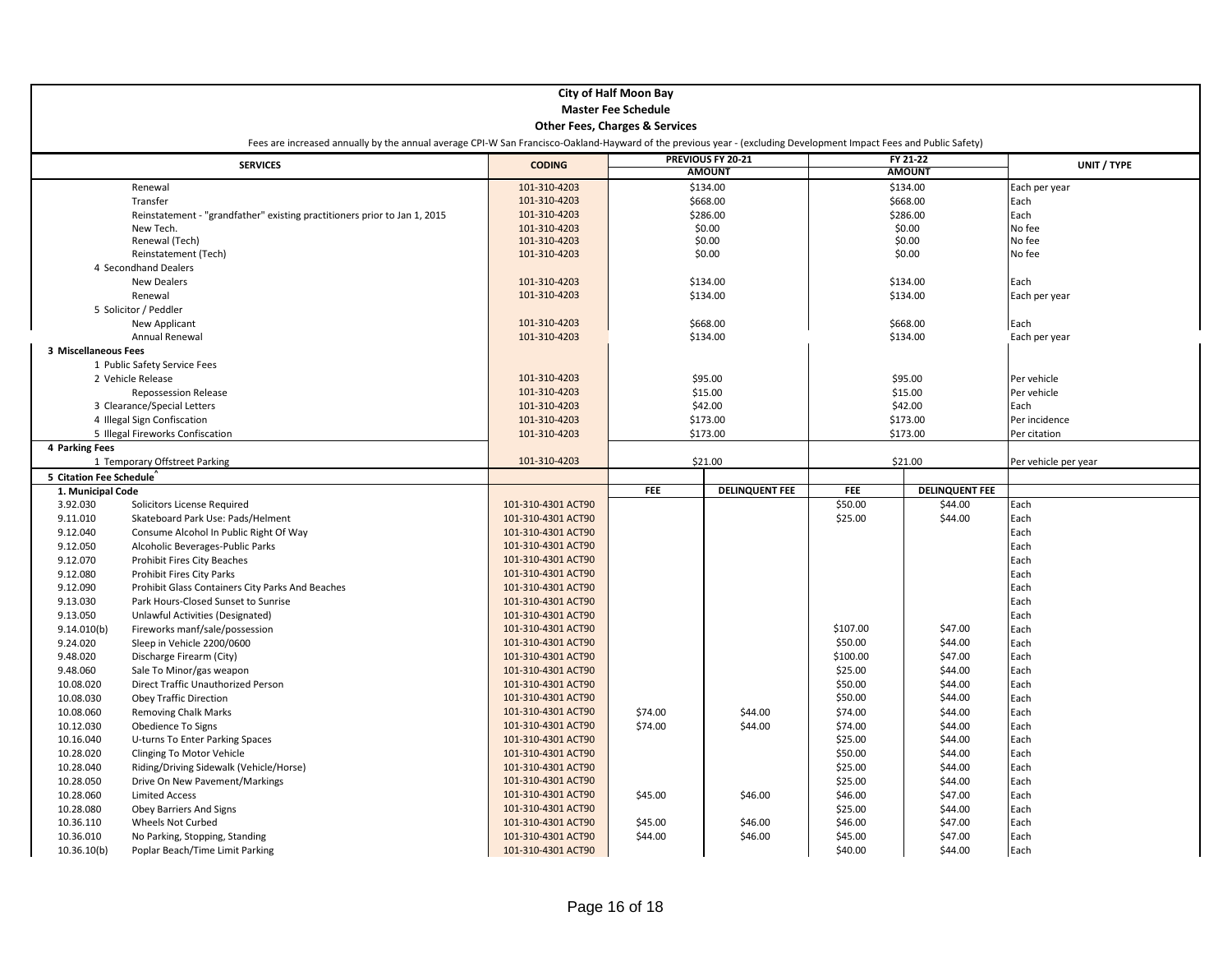|                            |                                                                                                                                                                    |                    | <b>City of Half Moon Bay</b>              |                       |            |                       |             |
|----------------------------|--------------------------------------------------------------------------------------------------------------------------------------------------------------------|--------------------|-------------------------------------------|-----------------------|------------|-----------------------|-------------|
|                            |                                                                                                                                                                    |                    |                                           |                       |            |                       |             |
| <b>Master Fee Schedule</b> |                                                                                                                                                                    |                    |                                           |                       |            |                       |             |
|                            |                                                                                                                                                                    |                    | <b>Other Fees, Charges &amp; Services</b> |                       |            |                       |             |
|                            | Fees are increased annually by the annual average CPI-W San Francisco-Oakland-Hayward of the previous year - (excluding Development Impact Fees and Public Safety) |                    |                                           |                       |            |                       |             |
|                            | <b>SERVICES</b>                                                                                                                                                    | <b>CODING</b>      |                                           | PREVIOUS FY 20-21     |            | FY 21-22              | UNIT / TYPE |
|                            |                                                                                                                                                                    |                    |                                           | <b>AMOUNT</b>         |            | <b>AMOUNT</b>         |             |
| 10.36.030                  | <b>Parking Restricted</b>                                                                                                                                          | 101-310-4301 ACT90 | \$44.00                                   | \$46.00               | \$45.00    | \$47.00               | Each        |
| 10.36.040                  | No Parking Zone (Permits)                                                                                                                                          | 101-310-4301 ACT90 | \$48.00                                   | \$46.00               | \$49.00    | \$47.00               | Each        |
| 10.36.050                  | Parked Over 72 Hours                                                                                                                                               | 101-310-4301 ACT90 | \$48.00                                   | \$46.00               | \$49.00    | \$47.00               | Each        |
| 10.36.060                  | Advertising For Sale On Street                                                                                                                                     | 101-310-4301 ACT90 | \$45.00                                   | \$46.00               | \$46.00    | \$47.00               | Each        |
| 10.36.070                  | Repair Vehicle On Street                                                                                                                                           | 101-310-4301 ACT90 | \$45.00                                   | \$46.00               | \$46.00    | \$47.00               | Each        |
| 10.36.080                  | Washing Vehicle On Street                                                                                                                                          | 101-310-4301 ACT90 | \$45.00                                   | \$46.00               | \$46.00    | \$47.00               | Each        |
| 10.36.090 (B)              | School Zone                                                                                                                                                        | 101-310-4301 ACT90 | \$48.00                                   | \$46.00               | \$49.00    | \$47.00               | Each        |
| 10.36.100 (A)              | No Parking Posted                                                                                                                                                  | 101-310-4301 ACT90 | \$48.00                                   | \$46.00               | \$49.00    | \$47.00               | Each        |
| 10.36.100 (B)              | No Parking-Narrow Street                                                                                                                                           | 101-310-4301 ACT90 | \$48.00                                   | \$46.00               | \$49.00    | \$47.00               | Each        |
| 10.36.120                  | Peddler Vehicle-No Permit                                                                                                                                          | 101-310-4301 ACT90 | \$45.00                                   | \$46.00               | \$46.00    | \$47.00               | Each        |
| 10.36.130                  | <b>Emergency Signs</b>                                                                                                                                             | 101-310-4301 ACT90 | \$78.00                                   | \$46.00               | \$80.00    | \$47.00               | Each        |
| 10.36.150                  | <b>Electric Vehicle Parking Only</b>                                                                                                                               | 101-310-4301 ACT90 |                                           |                       | \$46.00    | \$47.00               | Each        |
| 10.36.160                  | <b>Electric Over Two Hours</b>                                                                                                                                     | 101-310-4301 ACT90 |                                           |                       | \$40.00    | \$47.00               | Each        |
| 10.37.020                  | Oversize Vehicle 0200-0500                                                                                                                                         | 101-310-4301 ACT90 | \$78.00                                   | \$46.00               | \$80.00    | \$47.00               | Each        |
| 10.37.030                  | Non-Motorized Vehicle Unhook                                                                                                                                       | 101-310-4301 ACT90 | \$78.00                                   | \$46.00               | \$80.00    | \$47.00               | Each        |
| 10.40.010                  | 15 Min Zone (Green Curb)                                                                                                                                           | 101-310-4301 ACT90 | \$48.00                                   | \$46.00               | \$49.00    | \$47.00               | Each        |
| 10.40.020                  | 2 Hour Zone                                                                                                                                                        | 101-310-4301 ACT90 | \$48.00                                   | \$46.00               | \$49.00    | \$47.00               | Each        |
| 10.40.030                  | Parking On One-Way Streets                                                                                                                                         | 101-310-4301 ACT90 | \$48.00                                   | \$46.00               | \$49.00    | \$47.00               | Each        |
| 10.40.040 (A)              | Diagonal Parking Zone                                                                                                                                              | 101-310-4301 ACT90 | \$48.00                                   | \$46.00               | \$49.00    | \$47.00               | Each        |
| 10.40.040 (B)              | Front Tire 6 Inches From Curb                                                                                                                                      | 101-310-4301 ACT90 | \$48.00                                   | \$46.00               | \$49.00    | \$47.00               | Each        |
| 10.40.050                  | Use More Than One Space                                                                                                                                            | 101-310-4301 ACT90 | \$48.00                                   | \$46.00               | \$49.00    | \$47.00               | Each        |
| 10.40.060                  | No Stopping Zone                                                                                                                                                   | 101-310-4301 ACT90 | \$48.00                                   | \$46.00               | \$49.00    | \$47.00               | Each        |
| 10.40.070                  | 12 Hour Parking-When Posted                                                                                                                                        | 101-310-4301 ACT90 | \$46.00                                   | \$44.00               | \$46.00    | \$44.00               | Each        |
| 10.40.080                  | Move Vehicle - Avoid Time Limit                                                                                                                                    | 101-310-4301 ACT90 | \$46.00                                   | \$44.00               | \$46.00    | \$44.00               | Each        |
| 10.40.090                  | Store Vehicle On Street                                                                                                                                            | 101-310-4301 ACT90 | \$46.00                                   | \$44.00               | \$46.00    | \$44.00               | Each        |
| 10.40.100                  | <b>Repeat Violations</b>                                                                                                                                           | 101-310-4301 ACT90 | \$46.00                                   | \$44.00               | \$46.00    | \$44.00               | Each        |
| 10.40.110                  | <b>Extended Parking Permits</b>                                                                                                                                    | 101-310-4301 ACT90 | \$46.00                                   | \$44.00               | \$46.00    | \$44.00               | Each        |
| 10.44.020                  | Curb Marked (Red/White/Green)                                                                                                                                      | 101-310-4301 ACT90 | \$74.00                                   | \$44.00               | \$74.00    | \$44.00               | Each        |
| 10.44.030                  | No Truck/Trailer                                                                                                                                                   | 101-310-4301 ACT90 | \$71.00                                   | \$44.00               | \$71.00    | \$44.00               | Each        |
| 10.44.040                  | Loading Zone                                                                                                                                                       | 101-310-4301 ACT90 | \$46.00                                   | \$44.00               | \$46.00    | \$44.00               | Each        |
| 10.44.050                  | Passenger Loading Zone                                                                                                                                             | 101-310-4301 ACT90 | \$46.00                                   | \$44.00               | \$46.00    | \$44.00               | Each        |
| 10.44.060                  | No Parking In Alley                                                                                                                                                | 101-310-4301 ACT90 | \$46.00                                   | \$44.00               | \$46.00    | \$44.00               | Each        |
| 10.44.070                  | <b>Bus Zone</b>                                                                                                                                                    | 101-310-4301 ACT90 | \$46.00                                   | \$44.00               | \$46.00    | \$44.00               | Each        |
| 10.48.030                  | Vehicle Off Road                                                                                                                                                   | 101-310-4301 ACT90 | \$71.00                                   | \$44.00               | \$71.00    | \$44.00               | Each        |
| 10.50.010                  | No Parking After Dusk Mirada/Redondo/Poplar                                                                                                                        | 101-310-4301 ACT90 | \$74.00                                   | \$44.00               | \$74.00    | \$44.00               | Each        |
| 10.50.020                  | No Parking After Dusk Wavecrest                                                                                                                                    | 101-310-4301 ACT90 | \$74.00                                   | \$44.00               | \$74.00    | \$44.00               | Each        |
| 12.08.040                  | Dumping On Street/Alley/Gutter                                                                                                                                     | 101-310-4301 ACT90 | \$286.00                                  | \$44.00               | \$286.00   | \$44.00               | Each        |
| 12.12.030                  | Dumping                                                                                                                                                            | 101-310-4301 ACT90 | \$124.00                                  | \$44.00               | \$124.00   | \$44.00               | Each        |
| 2. California Vehicle Code |                                                                                                                                                                    |                    | FEE                                       | <b>DELINQUENT FEE</b> | <b>FEE</b> | <b>DELINQUENT FEE</b> |             |
| 21113(A)                   | Parked On Public Ground                                                                                                                                            | 101-310-4301 ACT90 | \$43.00                                   | \$42.00               | \$43.00    | \$42.00               | Each        |
| 22500.1                    | Parking Prohibited                                                                                                                                                 | 101-310-4301 ACT90 | \$38.00                                   | \$42.00               | \$38.00    | \$42.00               | Each        |
| 22500 (A)                  | Parking In Intersection                                                                                                                                            | 101-310-4301 ACT90 | \$38.00                                   | \$42.00               | \$38.00    | \$42.00               | Each        |
| 22500 (B)                  | Parking On Crosswalk                                                                                                                                               | 101-310-4301 ACT90 | \$38.00                                   | \$42.00               | \$38.00    | \$42.00               | Each        |
| 22500 (C)                  | Parking In Safety Zone                                                                                                                                             | 101-310-4301 ACT90 | \$38.00                                   | \$42.00               | \$38.00    | \$42.00               | Each        |
| 22500 (D)                  | Within 15' Fire Station Driveway                                                                                                                                   | 101-310-4301 ACT90 | \$38.00                                   | \$42.00               | \$38.00    | \$42.00               | Each        |
| 22500 (E)                  | Parking In Driveway                                                                                                                                                | 101-310-4301 ACT90 | \$38.00                                   | \$42.00               | \$38.00    | \$42.00               | Each        |
| 22500 (F)                  | Parking On Sidewalk                                                                                                                                                | 101-310-4301 ACT90 | \$38.00                                   | \$42.00               | \$38.00    | \$42.00               | Each        |
| 22500(G)                   | Obstruct Traffic @ Excavation                                                                                                                                      | 101-310-4301 ACT90 | \$38.00                                   | \$42.00               | \$38.00    | \$42.00               | Each        |
| 22500 (H)                  | Double Parking                                                                                                                                                     | 101-310-4301 ACT90 | \$38.00                                   | \$42.00               | \$38.00    | \$42.00               | Each        |